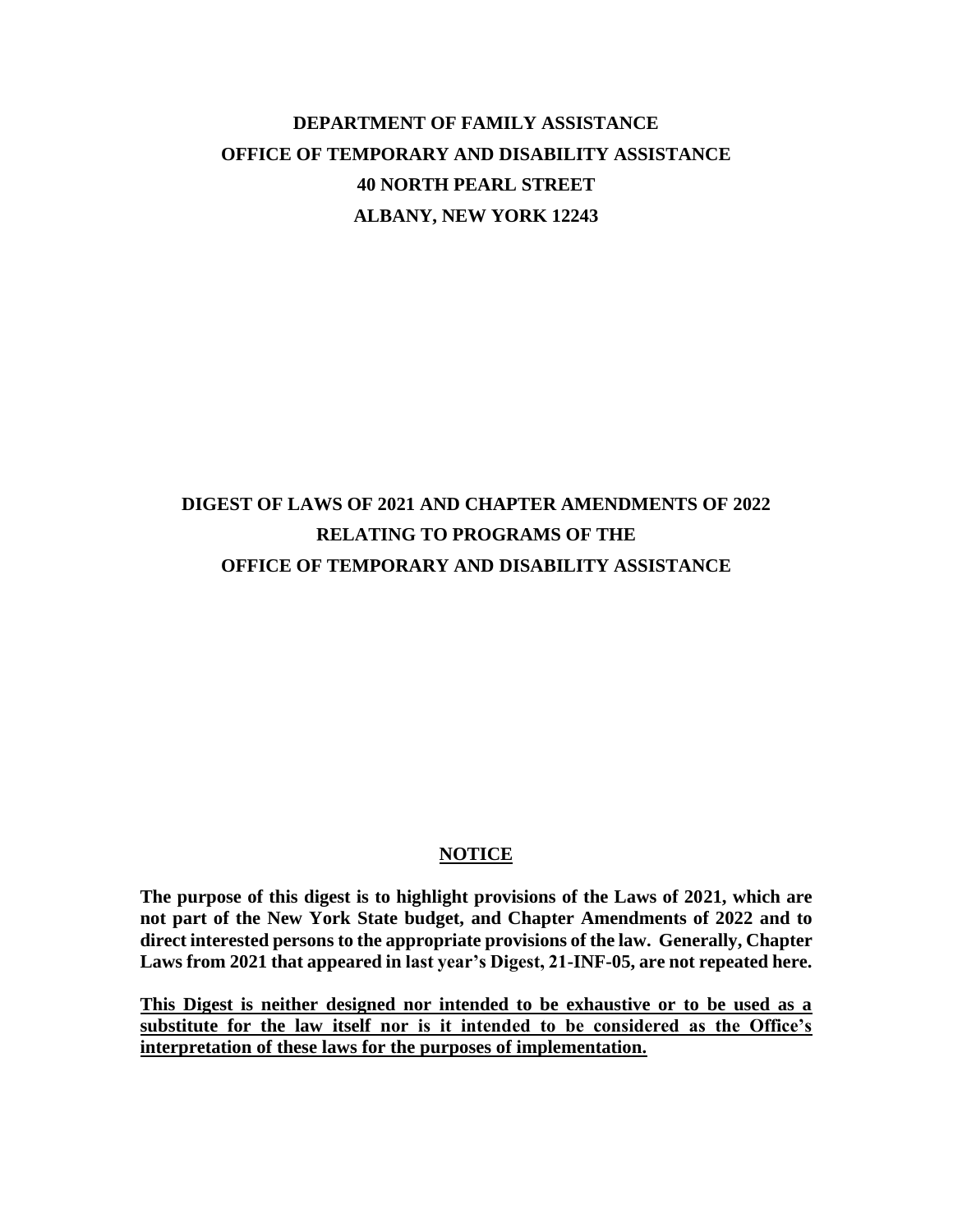# **TABLE OF CONTENTS**

| <b>Category</b>                                                 | <b>Pages in this Digest</b> |
|-----------------------------------------------------------------|-----------------------------|
| <b>PUBLIC ASSISTANCE</b>                                        | $3 - 9$                     |
| <b>CHILD SUPPORT</b>                                            | $9 - 11$                    |
| <b>ADMINISTRATION</b>                                           | $11 - 16$                   |
| <b>DOMESTIC VIOLENCE VICTIMS</b>                                | $16 - 17$                   |
| <b>LESBIAN/GAY/BISEXUAL AND TRANSGENDER</b><br><b>SERVICES</b>  | $17 - 18$                   |
| <b>MINORITY- AND WOMEN-OWNED BUSINESS</b><br><b>ENTERPRISES</b> | $18 - 19$                   |
| <b>SHELTER</b>                                                  | $19 - 22$                   |
| <b>TENANT PROTECTIONS</b>                                       | $22 - 23$                   |
| <b>TRAFFICKING VICTIMS</b>                                      | $23 - 25$                   |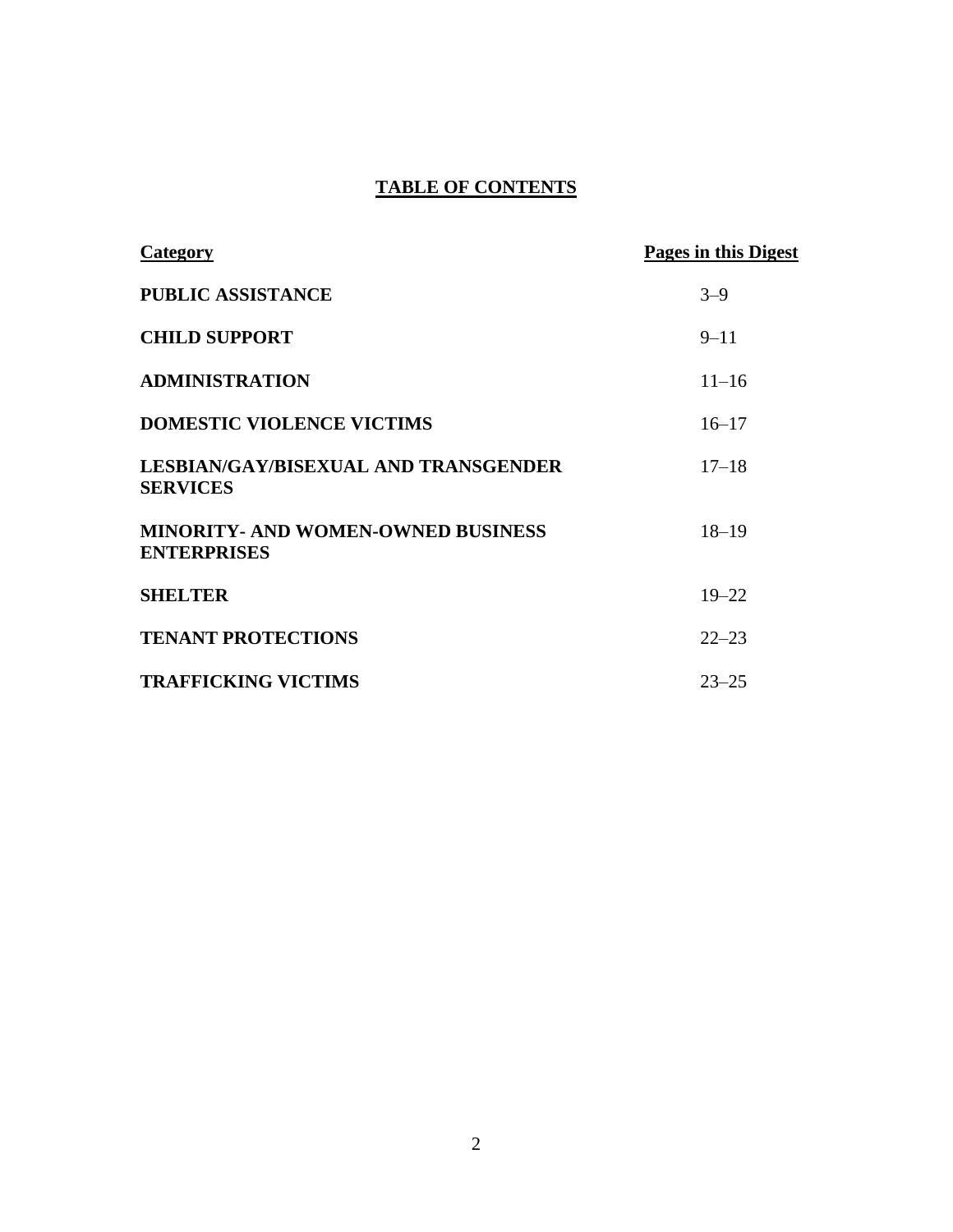## **Public Assistance**

## **Chapter 63/2021 – Chapter Amendment to Chapter 352/2020** [S.901/A.963]

Amends Chapter 352 of the Laws of 2020 to render it consistent with the "Food Donation and Food Scraps Recycling Act" passed as part of the 2019 State budget, and sunsetting supermarket-specific provisions when the 2019 law goes into effect on December 1, 2021.

#### **Statutes involved:**

Environmental Conservation Law Article 27, Title 30, repealed § 27-2001, amended § 27-2218, added

§ 2 of Chapter 352 of the Laws of 2020, amended

**Effective date:** February 16, 2021, with certain sections taking effect on December 23, 2020

## **Chapter 791/2021 – Chapter Amendment to Chapter 63/2021**  $[S.6018-B/A.6562-A]$

Extends certain provisions of Chapter 63 of the Laws of 2021 amending the Environmental Conservation Law relating to supermarkets providing excess edible food to food relief organizations from December 31, 2021 to December 31, 2026.

**Statutes involved:** § 6 of Chapter 63 of the Laws of 2021

**Effective date:** December 22, 2021

**Chapter 43/2022 – Chapter Amendment to Chapter 63/2021** [S.7812/A.8754]

Amends Chapter 63 of the Laws of 2021 to modify the definition of "supermarket" to specify that supermarkets larger than 10,000 square feet that generate an annual average of less than two tons of scraps per week are authorized to donate food to food relief organizations.

#### **Statutes involved:**

Environmental Conservation Law § 27-2218, amended

Chapter 63 of the Laws of 2021, amended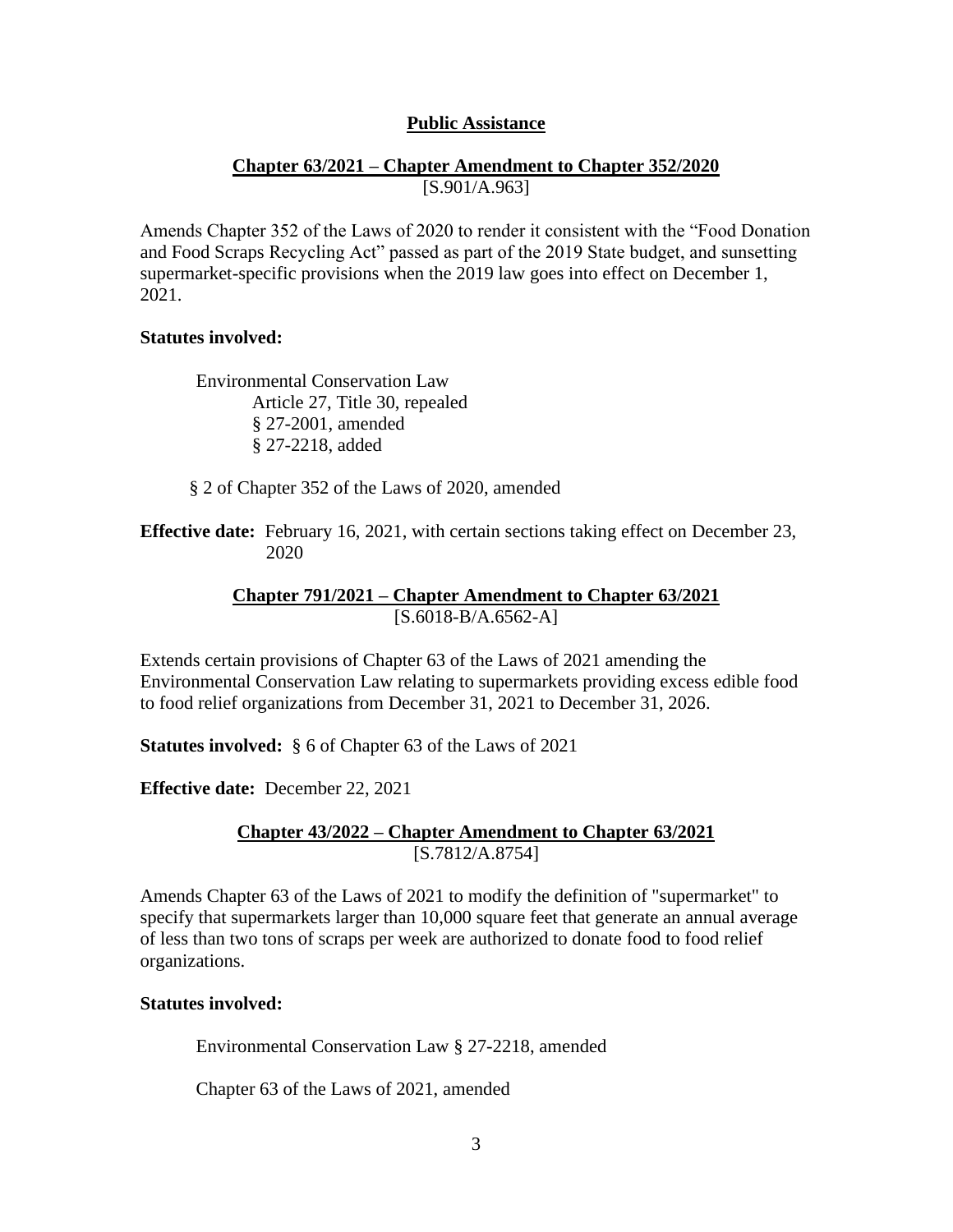**Effective date:** December 22, 2021

## **Chapter 126/2021 – Relates to Authorizing the Payment of Camp Fees for Children Receiving Safety Net Assistance (SNA)**  [S.7133/A.7714]

A 2021 OTDA Departmental Proposal, Chapter 126/2021 amends the Social Services Law to allow camp fee payments for children in family assistance (FA) or SNA cases.

#### **Statutes involved:**

Social Services Law § 131-a, amended § 350(1)(d), repealed

**Effective date:** June 30, 2021

### **Chapter 133/2021 – Allows Persons Applying for or Receiving Public Assistance (PA) to be Interviewed by Phone** [S.3223-A/A.5414]

Allows persons applying for or receiving PA to be interviewed by phone at social services district's (district's) option.

## **Statutes involved:**

Social Services Law § 132, amended § 134-a, amended § 349-a, amended

**Effective date:** June 11, 2021

**Chapter 144/2021 – Chapter Amendment to Chapter 133/2021** [S.7007 /A.7726]

Amends Chapter 133 of the Laws of 2021 to allow persons applying for or receiving PA to be interviewed by phone or other digital means at the request of the applicant or recipient rather than at district's option.

## **Statutes involved:**

Social Services Law § 132, amended § 134-a, amended § 349-a, amended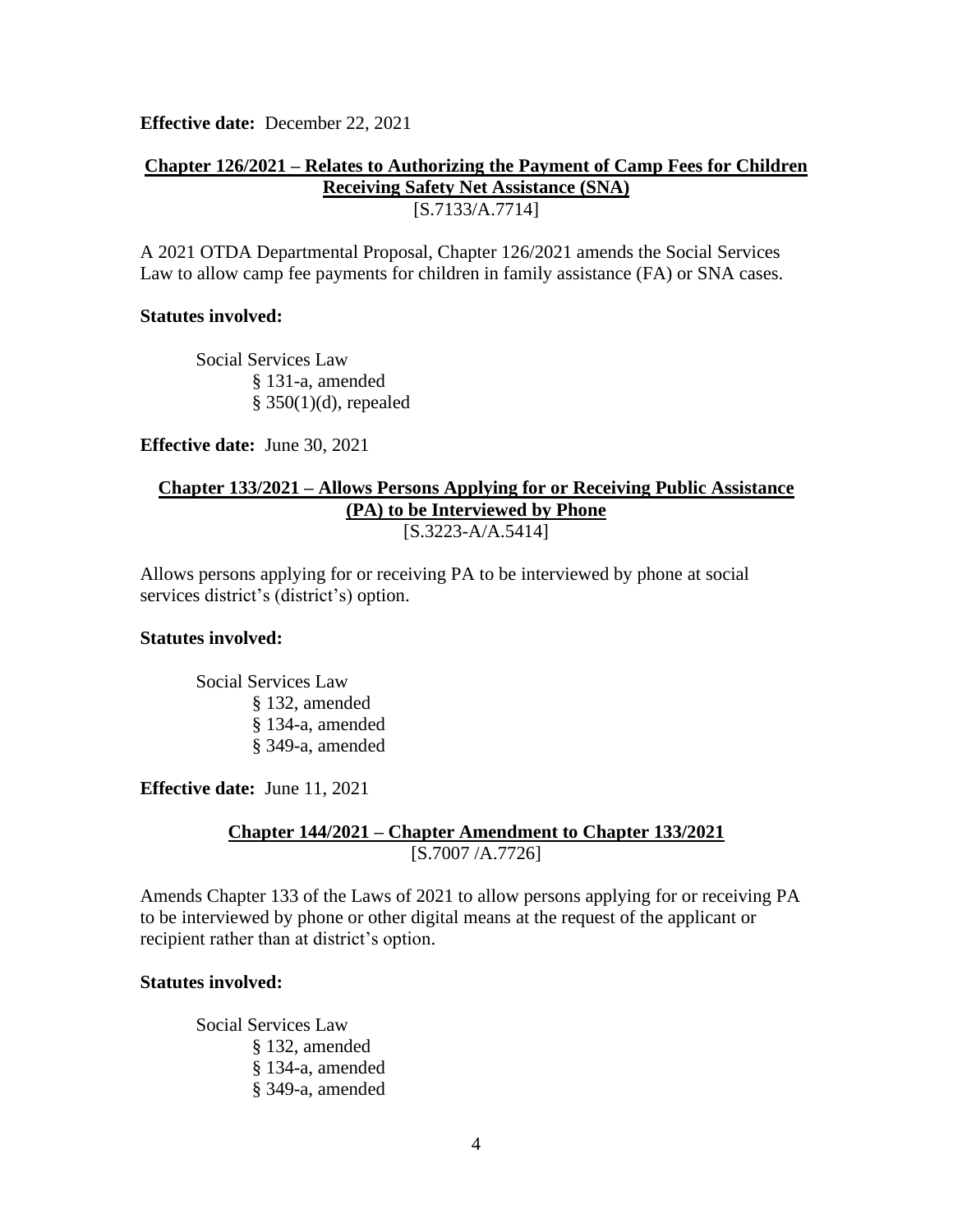Section 4 of Chapter 133 of the Laws of 2021, amended

**Effective date:** June 11, 2021, with certain sections taking effect on October 9, 2021

# **Chapter 165/2021 – Extends Current Exemptions of Income and Resources for PA Programs**

[S.7017/A.7656]

A 2021 OTDA Departmental Proposal, Chapter 165 of the Laws of 2021 extends, for two years, the income and resources exemptions provisions of Social Services Law § 131-n from August 22, 2021 to August 22, 2023, to help ensure that families will not have to divest themselves of certain resources to qualify for PA.

## **Statutes involved:**

Part B of § 153 of Chapter 436 of the Laws of 1997, amended

**Effective date:** June 29, 2021

## **Chapter 251/2021 – Requires the Commissioner of Labor to Provide Notice to Unemployment Applicants of Rental, Mortgage, Food and Utility Assistance Programs Available**  $[S.5490-B/A.6337-B]$

Amends the Labor Law to require the Commissioner of Labor to: (1) provide notice to unemployment insurance applicants of rental, mortgage, food and utility assistance programs available through the Division of Housing and Community Renewal and OTDA; and (2) provide information about such programs on the Department of Labor's website.

## **Statutes involved:**

Labor Law § 540, amended

**Effective date:** July 16, 2021

# **Chapter 430/2021 – Establishes a Statewide Restaurant Meals Program as Part of the Supplemental Nutrition Assistance Program (SNAP)** [S.64/A.1524]

Establishes a statewide Restaurant Meals Program, in accordance with the guidelines set at the federal level, to allow elderly persons, disabled persons, their spouses, and homeless persons to use SNAP benefits for the purchase of hot or prepared foods from participating restaurants, delis, and grocery stores, and allows OTDA to promulgate rules and regulations to assist in implementing the program.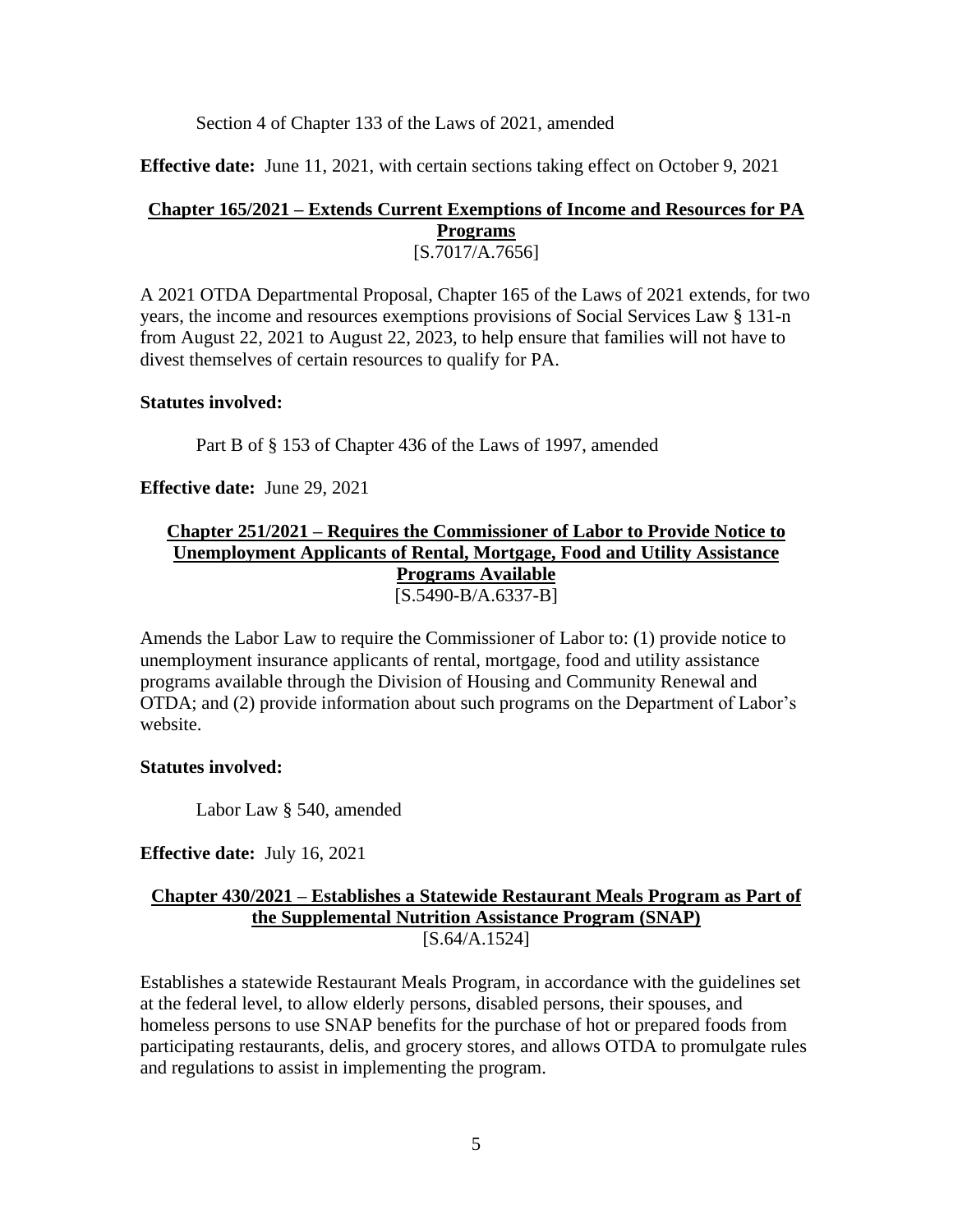Social Services Law § 95, amended

## **Effective date:** January 1, 2022

## **Chapter 448/2021 – Requires Applicants for PA to be Fully Informed that They May be Liable to Reimburse the State for Benefits Received** [S.6269/A.3766]

Requires that applicants for PA be given written notice that they may be liable to reimburse the State for benefits received from a person discovered to have property. Notice may be given as part of an informational booklet promulgated by OTDA and as a standalone document on his or her rights and responsibilities.

#### **Statutes involved:**

Social Services Law §110-b, added

## **Effective date:** June 30, 2022

# **Chapter 592/2021 – Relates to the Provision of Lifeline Services** [S.5062/A.6436]

Directs the Public Service Commission (PSC) to establish standards and safeguards for certain radio and phone providers to meet in order to provide Lifeline services, which are subsidized telecommunications services to low-income individuals.

#### **Statutes involved :**

Public Service Law § 5, amended

**Effective date:** November 8, 2021

## **Chapter 631/2021 – Establishes the Nourish New York Program** [S.4892-A/A.5781-A]

Amends the Agriculture and Markets Law to make permanent the Nourish New York Program. The program was originally developed in response to disrupted food supply chains during the 2019 Novel Coronavirus (COVID-19) pandemic.

#### **Statutes involved:**

Agriculture and Markets Law Article 27, §§ 450–452, added

**Effective date:** November 20, 2021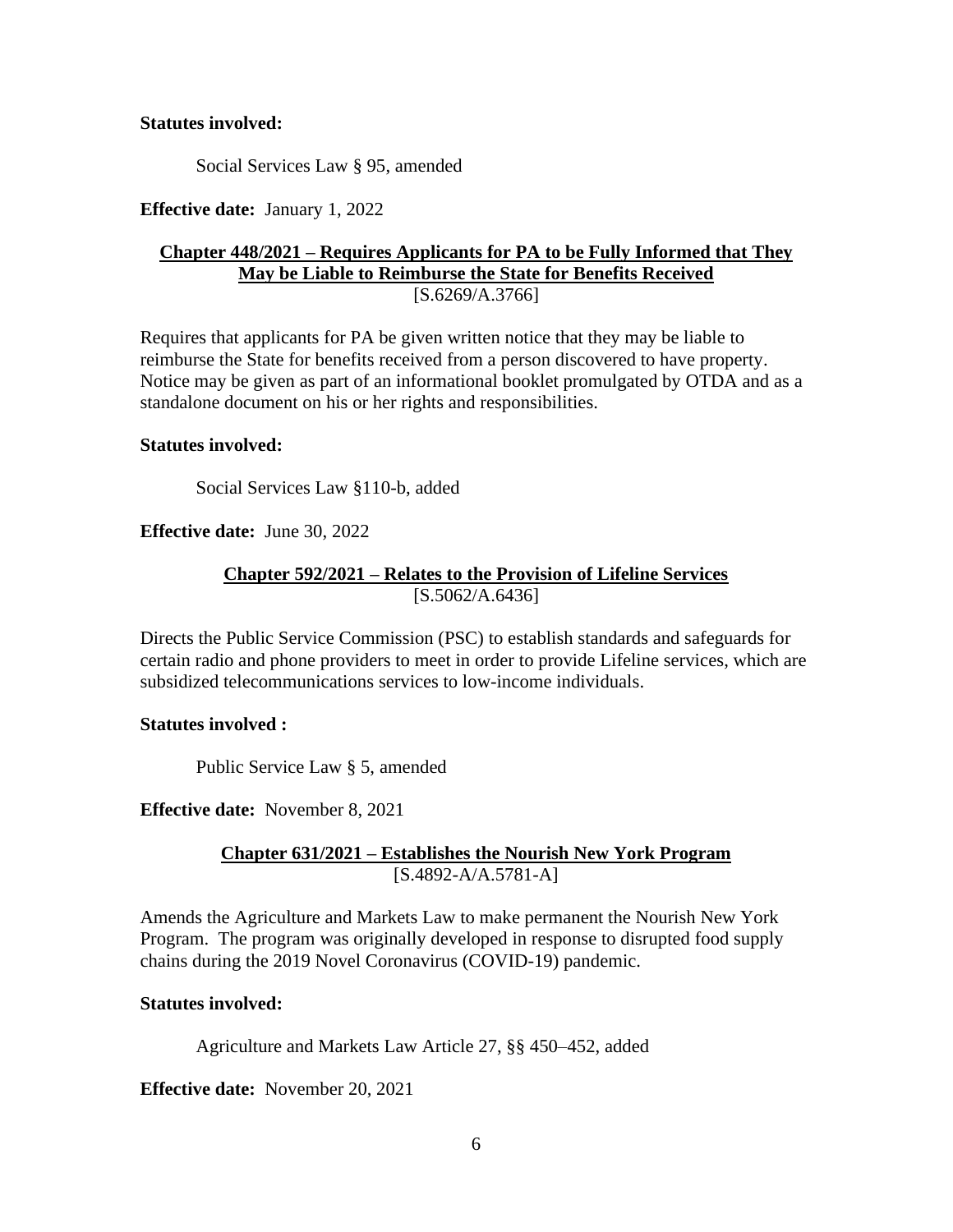## **Chapter 101/2022 – Chapter Amendment to Chapter 631/2021** [S.7771/A.8705]

Amends Chapter 631 of the Laws of 2021 by: (1) defining "processed products" for the Nourish New York Program; (2) providing for annual assessments, to determine unmet needs for cold storage and the Hunger Prevention and Nutrition Assistance Program; and (3) providing that these assessments are conducted by the Commissioner of Health instead of the Commissioner of Agriculture.

## **Statutes involved:**

Agriculture and Markets Law § 451–452, amended § 452(4)–(5), repealed

Public Health Law Article 2, Title 8, § 269, added

Chapter 631 of the Laws of 2021, amended

**Effective date:** November 20, 2021

## **Chapter 646/2021 – Establishes the Child Poverty Reduction Advisory Council**  $[S.2755-C/A.1160-C]$

Amends the Social Services Law by establishing an advisory council to effectuate a reduction in child poverty in the State by 50 percent in the next 10 years, and providing for the repeal of such provisions 10 years after its effective date.

## **Statutes involved:**

Social Services Law § 131-zz, added

**Effective date:** December 1, 2021

## **Chapter 114/2022 – Chapter Amendment to Chapter 646/2021** [S.7800/A.8830]

Amends Chapter 646 of the Laws of 2021 by: (1) extending the delivery date of policy reviews from 6 months to 18 months; (2) extending the delivery date of the recommendations of the advisory council to the Governor and State Legislature from one year to two years, to account for the extended timelines; (3) changing the frequency of the reports from biannual reports starting June 1, 2022 to annual reports starting September 1, 2023; and (4) extending the repeal date from 10 years from date of enactment to 11 years.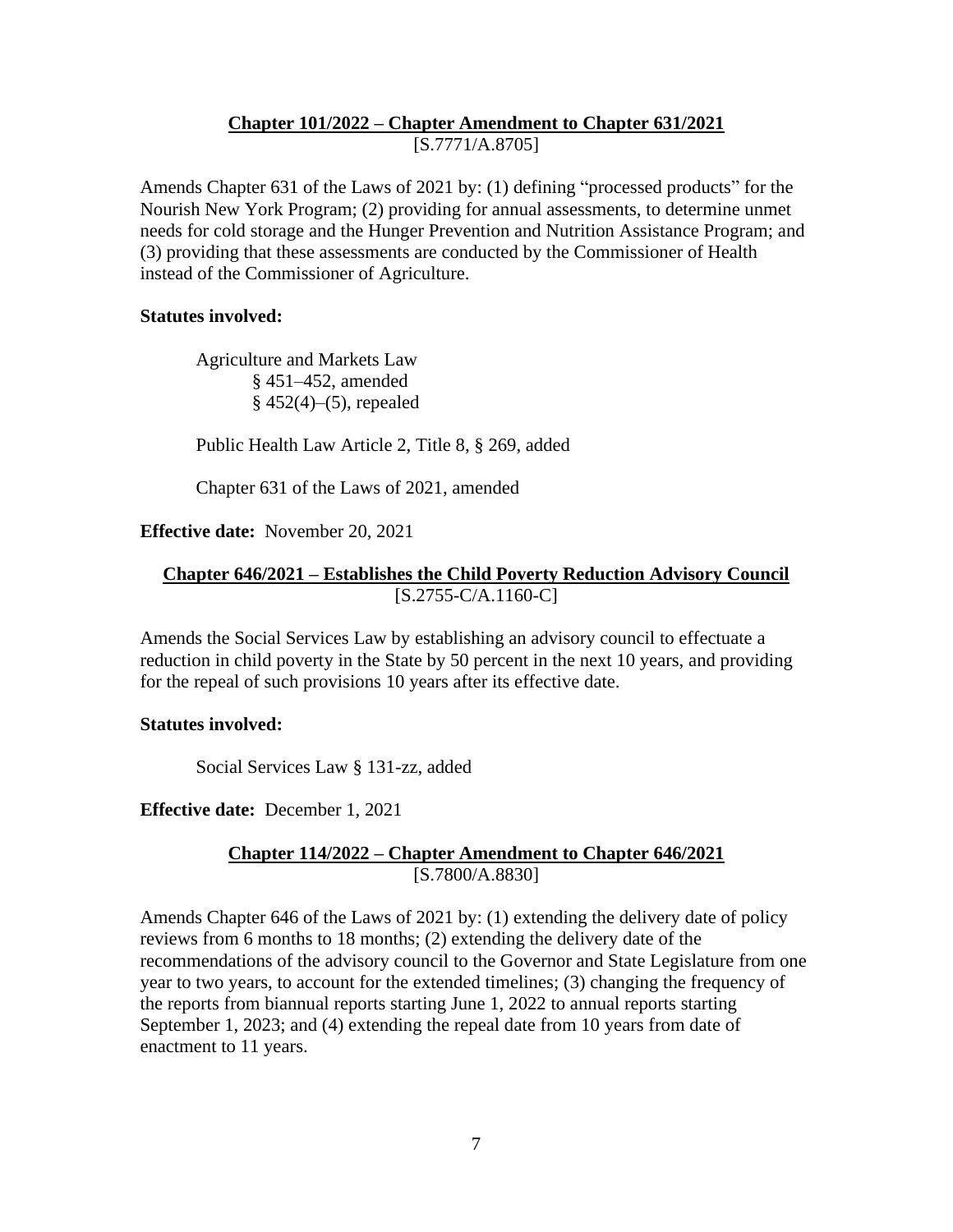Social Services Law § 131-zz, amended

§ 3 of Chapter 646 of the Laws of 2021, amended

**Effective date:** December 1, 2021

## **Chapter 731/2021 – Creates a Task Force on Improving Urban and Rural Access to Locally – Produced, Healthy Foods** [S.1056/A.4613]

Adds a new § 28 to the Agriculture and Markets Law creating a task force on improving urban and rural consumer access to locally produced, healthy foods, provides that such task force should identify strategies, opportunities and methods to expand such access, and provides that such task force report to the Governor and the Legislature within one year after the section takes effect.

## **Statutes involved:**

Agriculture and Markets Law § 28, added

**Effective date:** December 22, 2021

## **Chapter 124/2022 – Chapter Amendment to Chapter 731/2021** [S.7823/A.8765]

Amends Chapter 731 of 2021 by: (1) replacing the task force with an advisory group, convened by the Commissioner of Agriculture and Markets, consisting of representatives from agriculture, food access organizations, food retailers, and economic development agencies, and assigned the task of identifying strategies and opportunities to expand access for underserved, nutritionally deficient urban and rural communities to healthy, locally produced food in NYS; and (2) changes the expiration of the provisions to after the advisory group's delivery of a report summarizing its findings and recommendations to the Governor and State Legislature.

## **Statutes involved:**

Agriculture and Markets Law § 28, amended

§ 2 of Chapter 731 of the Laws of 2021, amended

**Effective date:** December 22, 2021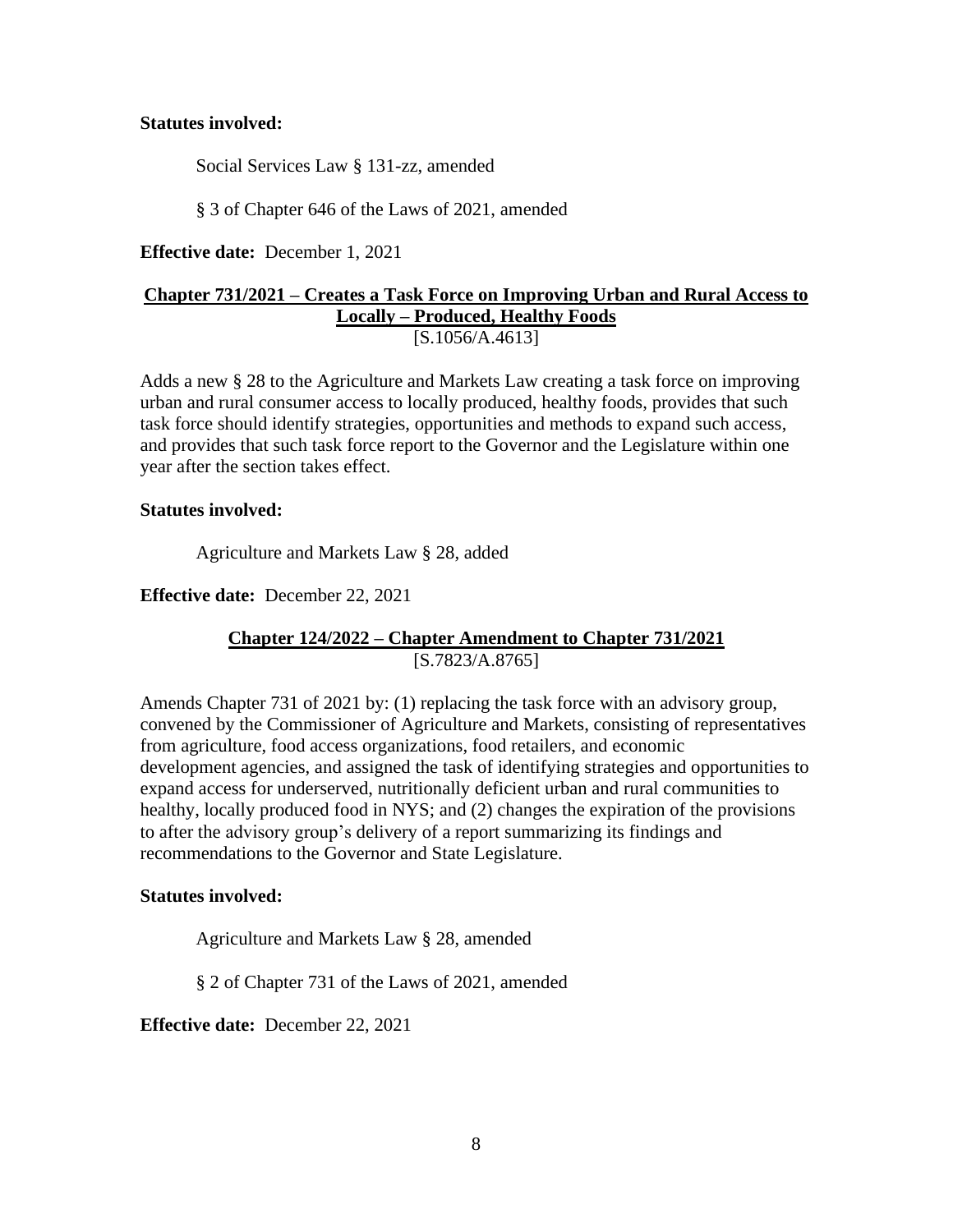# **Chapter 797/2021 – Relates to the Composition and Obligations of the Child Care Availability Task Force and the Focus of Such Task Force**

[S.7128/A.7721-A]

Requires, among other things, such task force to examine certain components relating to child care availability with a focus on how each of the components has been affected by the implementation of policies supported by federally-funded programs through various stimulus packages, and to provide reports to the Governor and leaders of both Houses of the State Legislature.

## **Statutes involved:**

Social Services Law § 390-k, amended

Section 2 of Chapter 493 of the Laws of 2017, amended

**Effective date:** December 22, 2021

## **Chapter 133/2022 – Chapter Amendment to Chapter 797/2021** [S.7846/A.8740]

Amends Chapter 797 of the Laws of 2021 to temporarily shift the focus of the Child Care Availability Taskforce for the next three years to focus on and provide an evaluation of COVID-19 on the child care sector, advise the State on how to implement recommendations to address child care workforce issues, and advise the State on how to implement a phased-in rollout of a universal child care model.

## **Statutes involved:**

Social Services Law § 390-k, amended

Chapter 797 of the Laws of 2021, amended

**Effective date:** December 22, 2021

# **Child Support**

# **Chapter 183/2021 – Extends Provisions of Law Relating to Enforcement of Support Obligations through the Suspension of Driving Privileges** [S.7016/A.7657]

A 2021 OTDA Departmental Proposal, Chapter 183 of the Laws of 2021 extends, for two years, the driver license suspension process, one of the State's most effective tools to enforce child support obligations, from August 31, 2021 to August 31, 2023.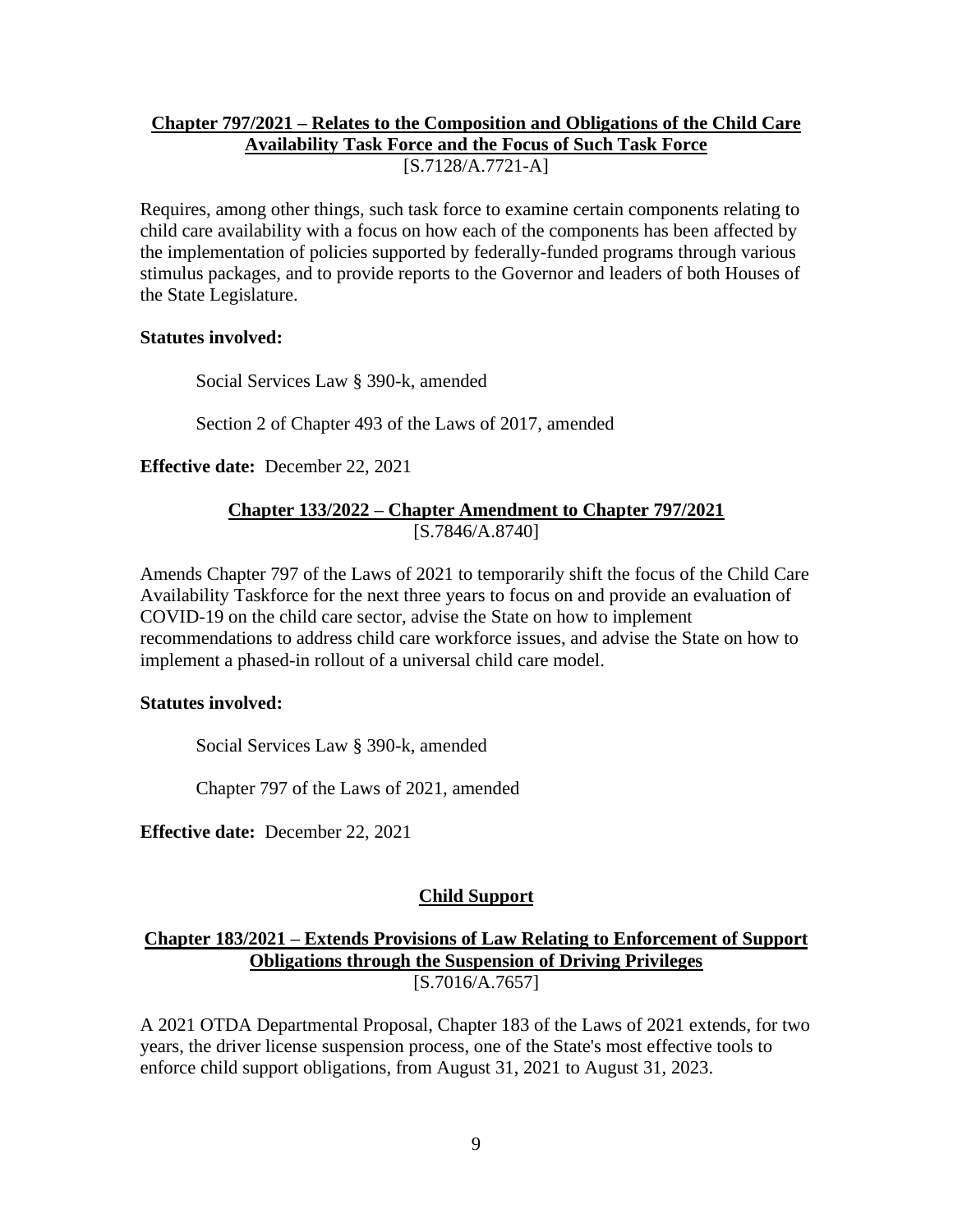Section 246 of Chapter 81 of the Laws of 1995, amended

**Effective date:** June 29, 2021

## **Chapter 316/2021 – Relates to the Transfer of Unclaimed Support Collections and Unidentified Payments** [S.7153/A.7942]

Provides that any funds paid to a support collection unit which have not been disbursed after two years of diligent efforts to locate the person entitled to such funds, and funds which the remitter of such funds has not provided sufficient identifying information to associate the funds with an existing account shall be paid to the State Comptroller.

#### **Statutes involved:**

Abandoned Property Law § 600(1)(c), repealed § 602(3), repealed § 1318, added

Social Services Law § 111-h(5)–(7), (12)–(17), repealed § 111-h, amended

**Effective date:** July 30, 2021

## **Chapter 437/2021 – Relates to Support Orders for Adult Dependents** [S.4467-B/A.898-B]

Allows a custodial parent to petition the court for the support of a dependent until such individual reaches the age of 26 if the individual is developmentally disabled as defined under Section 1.03 of the Mental Hygiene Law and unable to live on their own.

#### **Statutes involved:**

Domestic Relations Law § 240-d, added

Family Court Act § 413-b, added

## **Effective date:** October 8, 2021

# **Chapter 110/2022 – Chapter Amendment to Chapter 437/2021**

[S.7794/A.8841]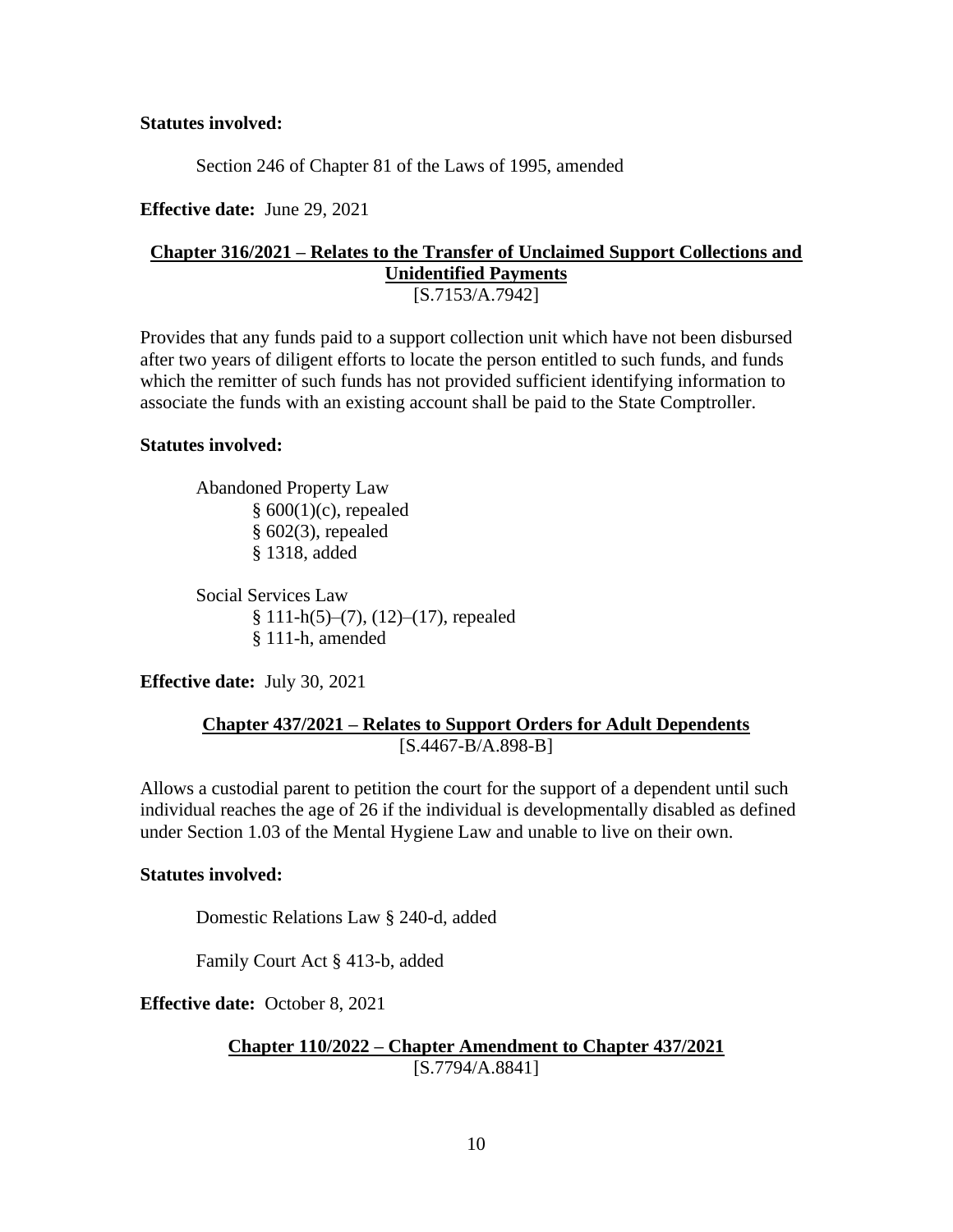Amends Chapter 437/2021 by amending the Domestic Relations Law and the Family Court Act to clarify that: (1) an order of support for an adult with developmental disabilities is not applicable to services under § 111-g of the Social Services Law; and (2) a court's finding concerning a person's disability status is not binding on the State, a local government, or the person, for any other purpose, including whether the person is eligible for services from the State Office for People with Developmental Disabilities.

## **Statutes involved:**

Domestic Relations Law § 240-d, amended

Family Court Act § 413-b, amended

Chapter 437 of the Laws of 2021

# **Effective date:** October 8, 2021

## **Chapter 504/2021 – Includes Certain Independent Contractors in the State Directory of New Hires to Aid in the Administration of the Child Support Enforcement Program** [S.346/A.1242]

Chapter 504/2021 includes independent contractors with contracts in excess of \$2,500 in the State Directory of New Hires to aid in the administration of the child support enforcement program.

## **Statutes involved:**

Tax Law  $\S 171-h(2)(a)$ , amended

**Effective date:** January 1, 2022

# **Administration**

## **Chapter 159/2021 – Relates to Extensions of Certain Exemptions from Professional Licensure Requirement for Persons Employed as Social Workers**   $[S.6431/A.7405-A]$

Among other things, Chapter 159/2021 extends, for one year, certain exemptions from professional licensure requirements for persons employed as mental health practitioners, psychologists and social workers in a program or service operated, regulated, funded, or approved by enumerated state and local agencies.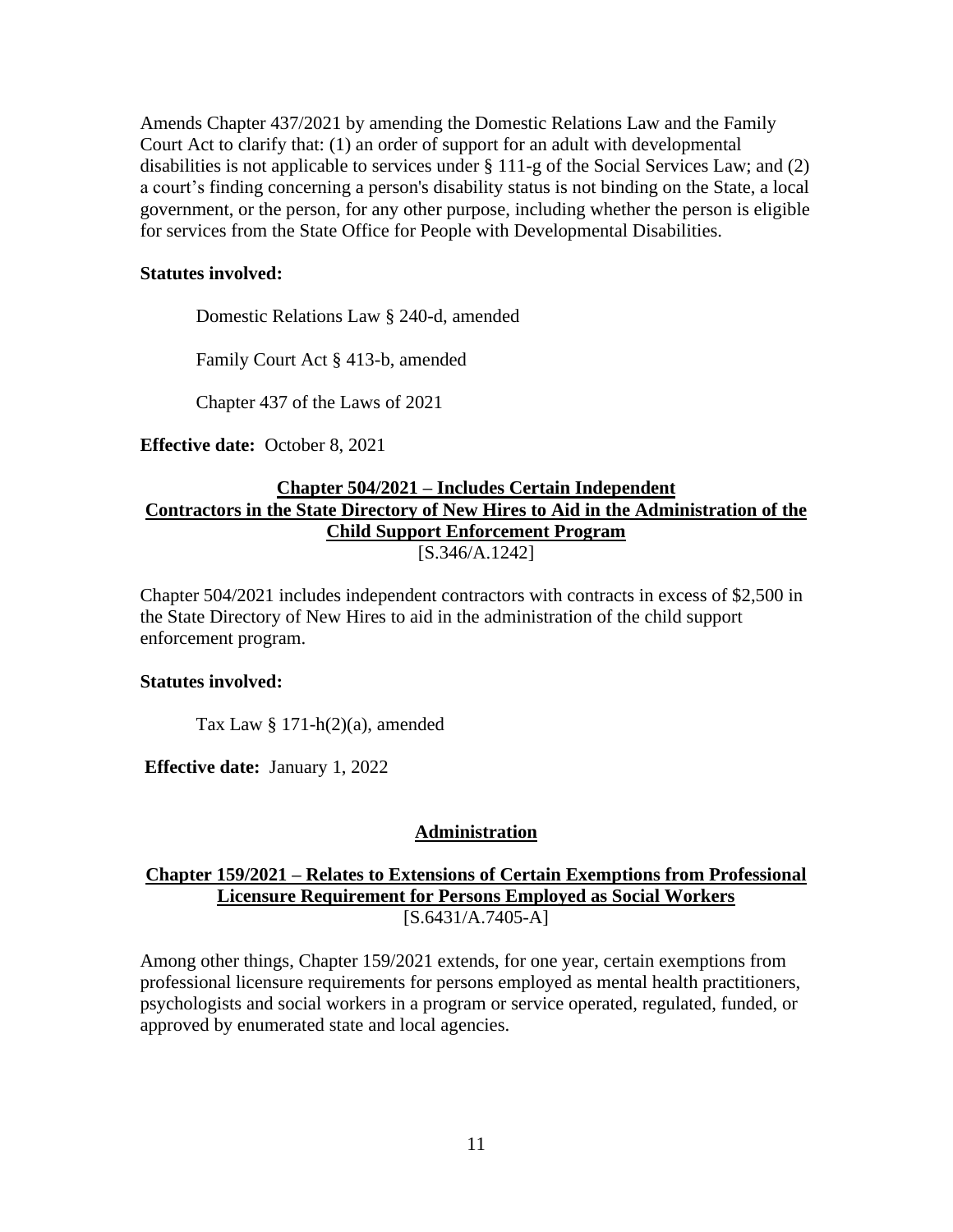Education Law § 7605, amended § 7706, amended § 8410, amended

#### **Effective date:** June 24, 2021

## **Chapter 1/2022 – Chapter Amendment to Part "E" of Chapter 417/2021** [S.7623-A/A.8591]

Extends the authorization conferred in Part "E" of Chapter 417/2021 for public bodies to continue meeting remotely, subject to requirements, until "the expiration or termination of the state disaster emergency declared pursuant to [Executive Order No. 11 of 2021] or any extension or modification thereof …".

#### **Statutes involved:**

Sections 1 and 2 of Part "E" of Chapter 417 of the Laws of 2021, amended

**Effective date:** January 14, 2022

#### **Chapter 481/2021 – Relates to Making Certain Documents Available for Open Meetings** [S.1150-A/A.1228-A]

Amends the Public Officers Law to require agency records available to the public, as well as any proposed resolution, law, rule regulation, policy and amendment thereto, that are scheduled to be discussed at open meetings be made available upon request or posted on the public body's website to the extent practicable at least 24 hours prior to such open meeting.

#### **Statutes involved:**

Public Officers Law § 103, amended

**Effective date:** November 18, 2021

#### **Chapter 587/2021 – Requires that Minutes of Meetings of a Public Body be Posted on Its Website** [S.4704-A/A.1108-A]

Amends the Public Officers Law to require that minutes taken at a meeting of a public body be posted on the agency's website within two weeks from an open meeting and one week from an executive session.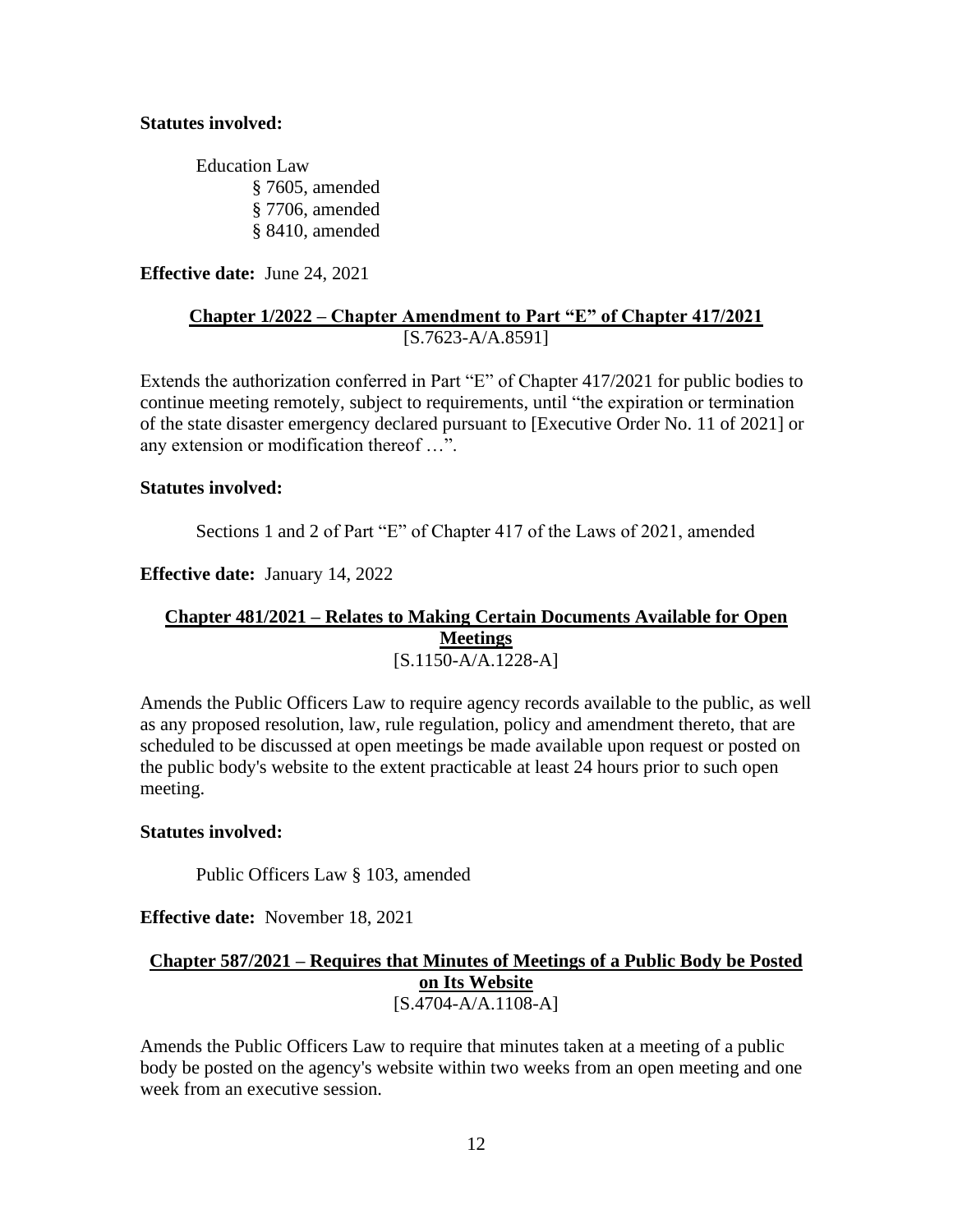Public Officers Law § 106, amended

**Effective date:** November 8, 2021

## **Chapter 676/2021 – Amends the Definition of "Public Body" under the Public Officers Law**  $[S.1625-A/A.924-A]$

Amends the definition of "public body" to include any entity created or appointed to perform a necessary function in the decision-making process.

## **Statutes involved:**

Public Officers Law § 102, amended

**Effective date:** December 21, 2021

## **Chapter 115/2022 – Chapter Amendment to Chapter 676/2021**  [S.7803/A.8703]

Amends definition of "public body" as set forth in Chapter 676 of the Laws of 2021 to clarify that an entity created or appointed to perform a necessary function in the decisionmaking process must have two or more members and require a quorum to function in order to be classified as a public body.

## **Statutes involved:**

Public Officers Law § 102, amended

Chapter 676 of the Laws of 2021

**Effective date:** December 21, 2021

## **Chapter 743/2021 – Provides for "Donate Life" Registration on Electronic Transactions Administered by OTDA** [S.5973/A.6392]

Among other things, amends the Public Health Law to provide for Donate Life registration for organ, eye, and tissue donations on electronic transactions administered by OTDA, among others.

## **Statutes involved:**

Public Health Law § 4310, amended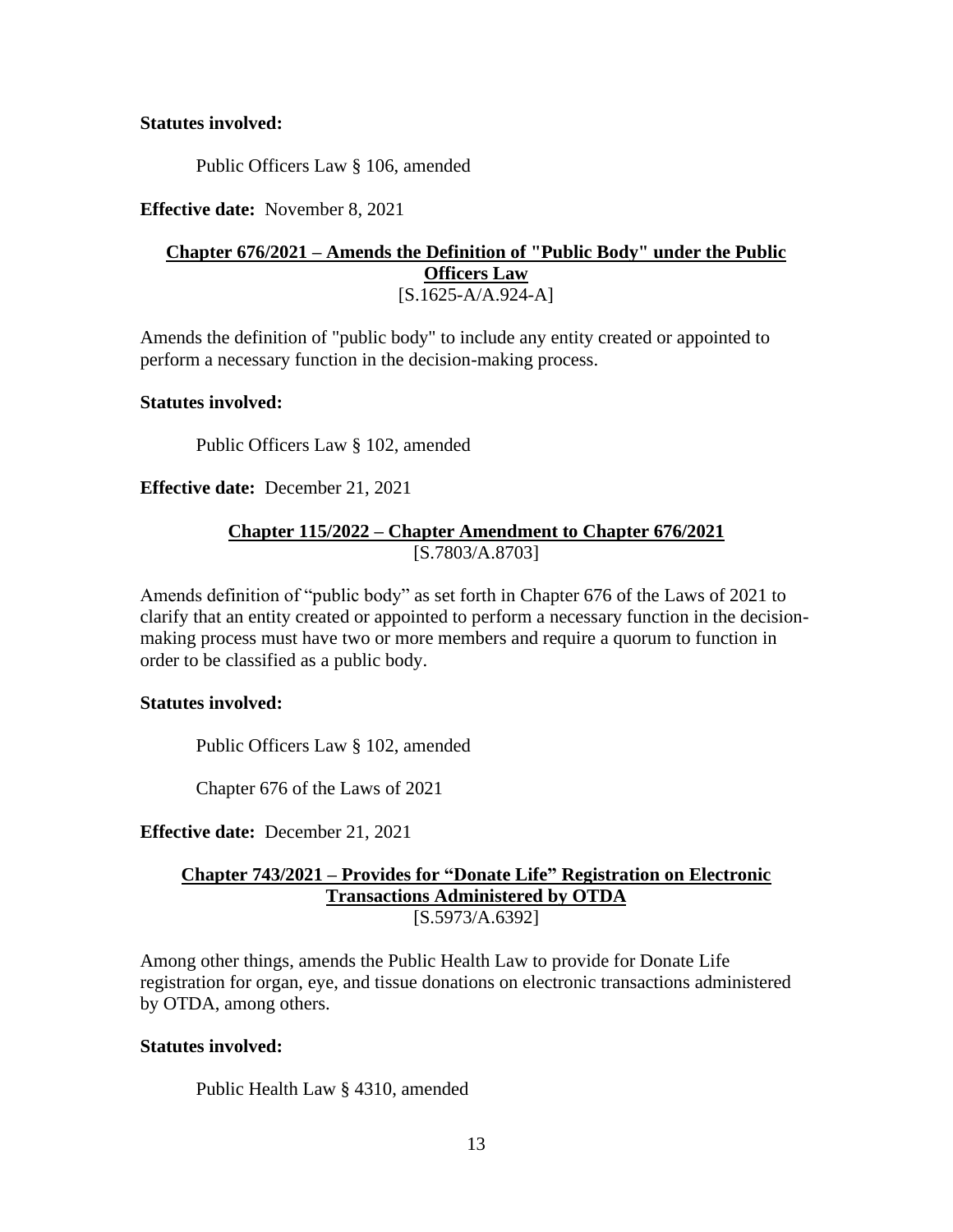**Effective date:** June 20, 2022

# **Chapter 37/2022 – Chapter Amendment to Chapter 743/2021** [S.7890/A.8732]

Among other things, amends the effective date of Chapter 743 of the Laws of 2021 to take effect one year after it shall have become law, which would be December 22, 2022.

#### **Statutes involved:**

Public Health Law § 4310, amended

§ 3 of Chapter 743 of the Laws of 2021, amended

**Effective date:** February 24, 2022, with certain sections taking effect on December 22, 2022

#### **Chapter 801/2021 – Authorizes the Use of Innovative Techniques to Enhance Public Participation in the Rule Making Process** [S.155/A.6267]

Among other things, adds a new § 202-f to the State Administrative Procedure Act (SAPA) addressing public hearings pertaining to agency rule making. Creates a threeyear pilot project whereby seven of the most active regulatory agencies, including OTDA, are required to hold public hearings pertaining to any rules which have been proposed by the agency or have been described in the regulatory agenda if requested to do so pursuant to a petition of 125 or more persons. (SAPA § 202-f [3][b] exempts consensus rule makings from this requirement). Such "innovative techniques" permitted by the law include organizing such hearing as a roundtable discussion, scheduling an evening or weekend hearing, and using broadcasting and teleconferencing technologies.

## **Statutes involved:**

State Administrative Procedure Act § 102, amended § 202-f, added

**Effective date:** January 1, 2022

## **Chapter 116/2022 – Chapter Amendment to Chapter 801/2021** [S.7805/A.8796]

Amends several provisions of Chapter 801 of the Laws of 2021, including: (1) amends SAPA § 202-f(1) by authorizing an agency to also use digital technologies for public hearings; (2) amends SAPA  $\S 202-f(2)$  by: (a) adjusting the number of signatures required on a petition for OTDA to hold public hearings pertaining to proposed rules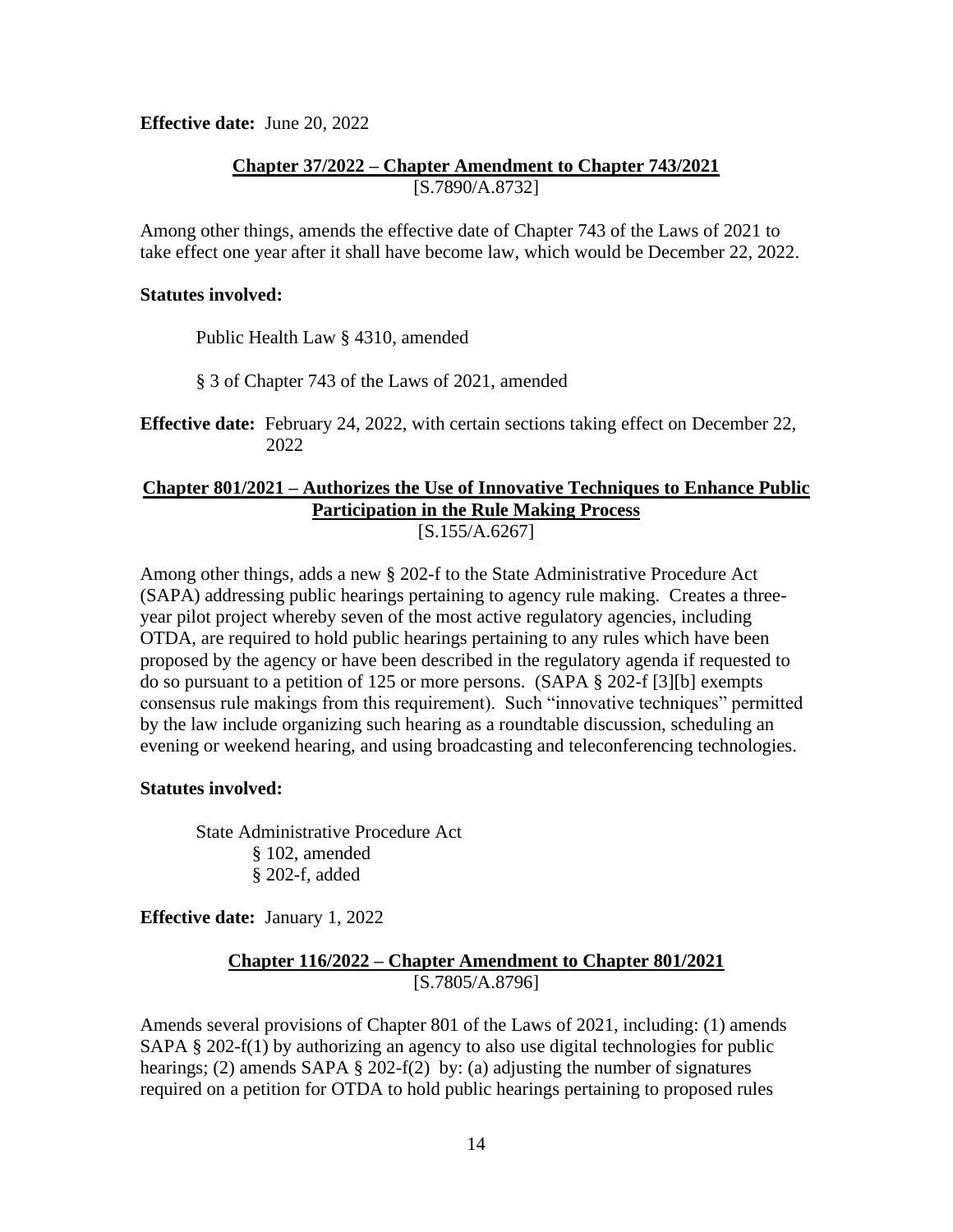from not less than 125 persons to not less than 500 persons residing in the State; (b) adjusts the deadline by which such a petition must be received by OTDA from not later than the 20th day before the expiration of the public comment period to not later than the 30th day before the expiration of the public comment period; and (c) authorizes OTDA to promulgate its own petition form, if desired; (3) amends SAPA § 202-f(3) to exempt emergency rules, in addition to consensus rules, from the public hearing requirement (until such time as a notice of proposed rule making has been issued); and (4) changes the effective date of Chapter 801 of the Laws of 2021 from January 1, 2022 to January 1, 2023.

## **Statutes involved:**

State Administrative Procedure Act § 202(f), amended

§ 3 of Chapter 801 of the Laws of 2021, amended

**Effective date:** February 24, 2022, with § 1 taking effect on January 1, 2023

## **Chapter 808/2021 – Requires a Particularized and Specific Justification for Denial of Access to Records under the Freedom of Information Law (FOIL)** [S.6017/A.5470]

Clarifies that: (1) parties to any civil or criminal action or proceeding can use FOIL to obtain records concerning the action or proceeding; and (2) access to a record cannot be withheld due solely to the type or category of record. It also amends the law enforcement exception to FOIL to make clear that records cannot be withheld solely because they relate in some manner to an investigation or criminal proceeding. It also amends Civil Rights Law § 50-b to clarify that only the portions of a report that would identify a victim of a sexual offense are exempt from disclosure.

# **Statutes involved:**

Civil Rights Law § 50-b, amended

Public Officers Law § 87, amended § 89, amended

**Effective date:** December 29, 2021

# **Chapter 155/2022 – Chapter Amendment to Chapter 808/2021** [S.7734/A.8734]

Amends Chapter 808 of the Laws of 2021 by: (1) removing the requirement that a judicial hearing be held to determine whether documents related to a judicial proceeding should be withheld pursuant to a FOIL request; (2) adding language to require an agency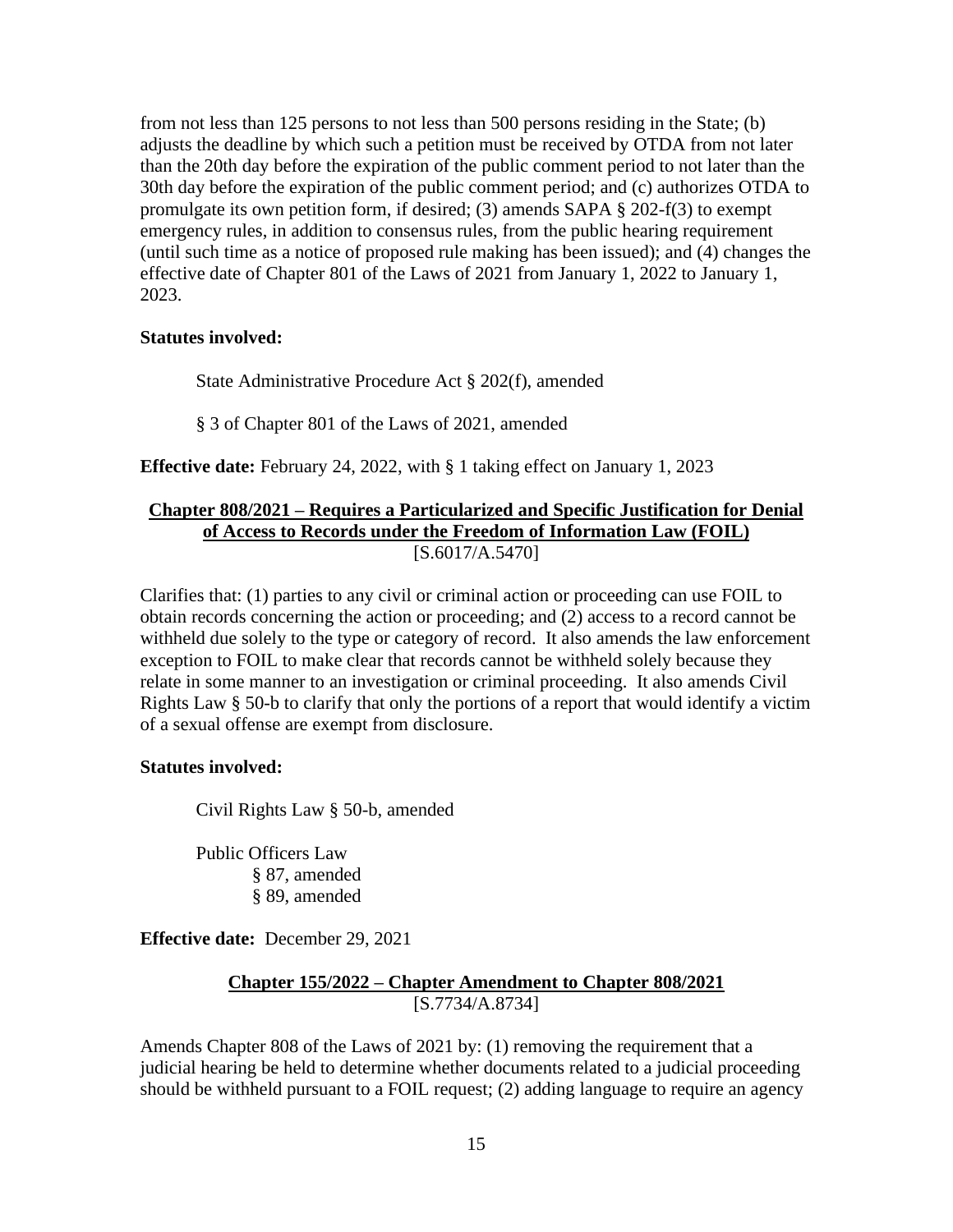that is not the assigned investigative agency in an ongoing investigation to obtain certification from the assigned investigative agency that the FOIL-requested records may be withheld because disclosure would interfere with an ongoing investigation; and (3) removing language amending the Civil Rights Law pertaining to victims of sex offenses.

#### **Statutes involved:**

Civil Rights Law § 50-b, amended

Public Officers Law § 87(6), repealed § 87, amended

Chapter 808 of the Laws of 2021

**Effective date:** December 29, 2021

#### **Domestic Violence Victims**

#### **Chapter 309/2021 – Relates to the Disclosure by Domestic Violence Advocates of Communications Made by a Client**  [S.1789/A.2520]

Amends the Civil Practice Law and Rules to establish that domestic violence advocates may not disclose any communication made by a client to the advocate except in certain circumstances including, but not limited to, after obtaining the consent of the client or if the client reveals an intent to commit a crime.

#### **Statutes involved:**

Civil Practice Law and Rules § 4510, amended

**Effective date:** July 23, 2021

#### **Chapter 517/2021 – Requires the Release of Individuals from Utility Corporation Services in Instances of Domestic Violence** [S.1557/A.4496]

Requires the release of individuals from utility corporation services in instances of domestic violence where such individual has a shared contract with the utility corporation, requests to opt-out in writing, and provides certain documents to the utility corporation.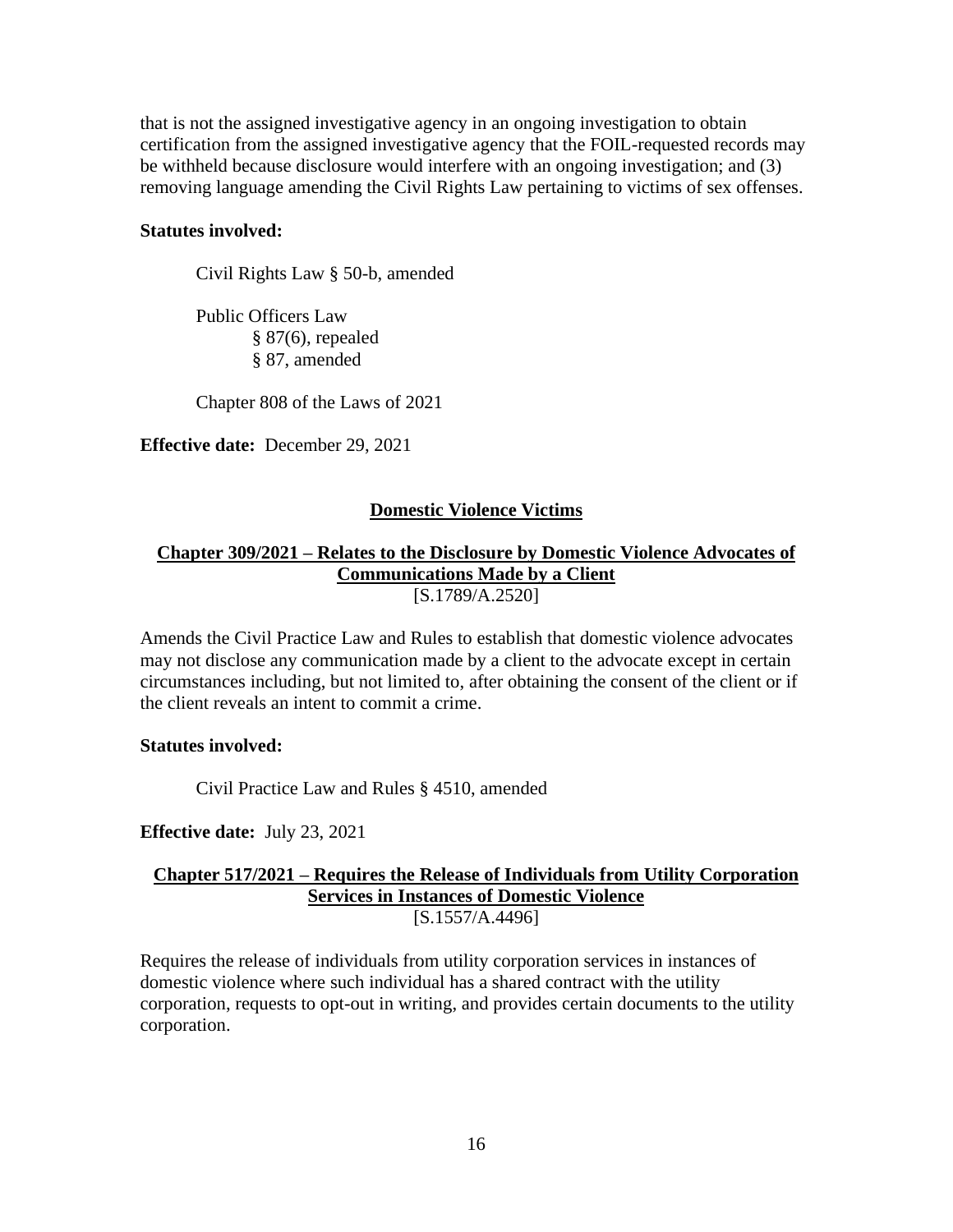Public Service Law § 48-a, added

**Effective date:** October 28, 2021

# **Chapter 521/2021 – Relates to the Confidentiality of Voter Registration Records for Victims of Domestic Violence**  $(S.1555-A/A.465-A)$

Enables victims of domestic violence wishing to make their voter registration records confidential to deliver a signed written statement to the county board of elections swearing or affirming that they are victims of domestic violence and that due to the threat

of physical or emotional harm, they wish to keep their registration records confidential.

#### **Statutes involved:**

Election Law § 5-508, amended

**Effective date:** October 28, 2021

#### **Lesbian, Gay, Bisexual and Transgender (LGBT) Services**

## **Chapter 158/2021 – Enacts the "Gender Recognition Act"**  $[S.4402-B/A.5465-D]$

Among other things, Chapter 158 of the Laws of 2021 amends the Civil Rights Law by adding a new Article 6-A, "Change of Sex Designation" which: (1) includes language outlining the petition process for sex designation, name change, the simultaneous request for both, and the sealing of such records; (2) if the court to which the petition is presented is satisfied, revised § 64-a expands the "totality of circumstances" necessary for the sealing of change of name papers to include, but not be limited to, a consideration of the risk of violence or discrimination against the applicant, including such applicant's status as transgender or as the subject of domestic violence; and (3) amends the law for application for a driver's license to allow for an applicant's self-certification of their sex designation as "male," "female," or "x".

#### **Statutes involved:**

Civil Rights Law §§ 62–64, amended § 64-a, amended Article 6-A, added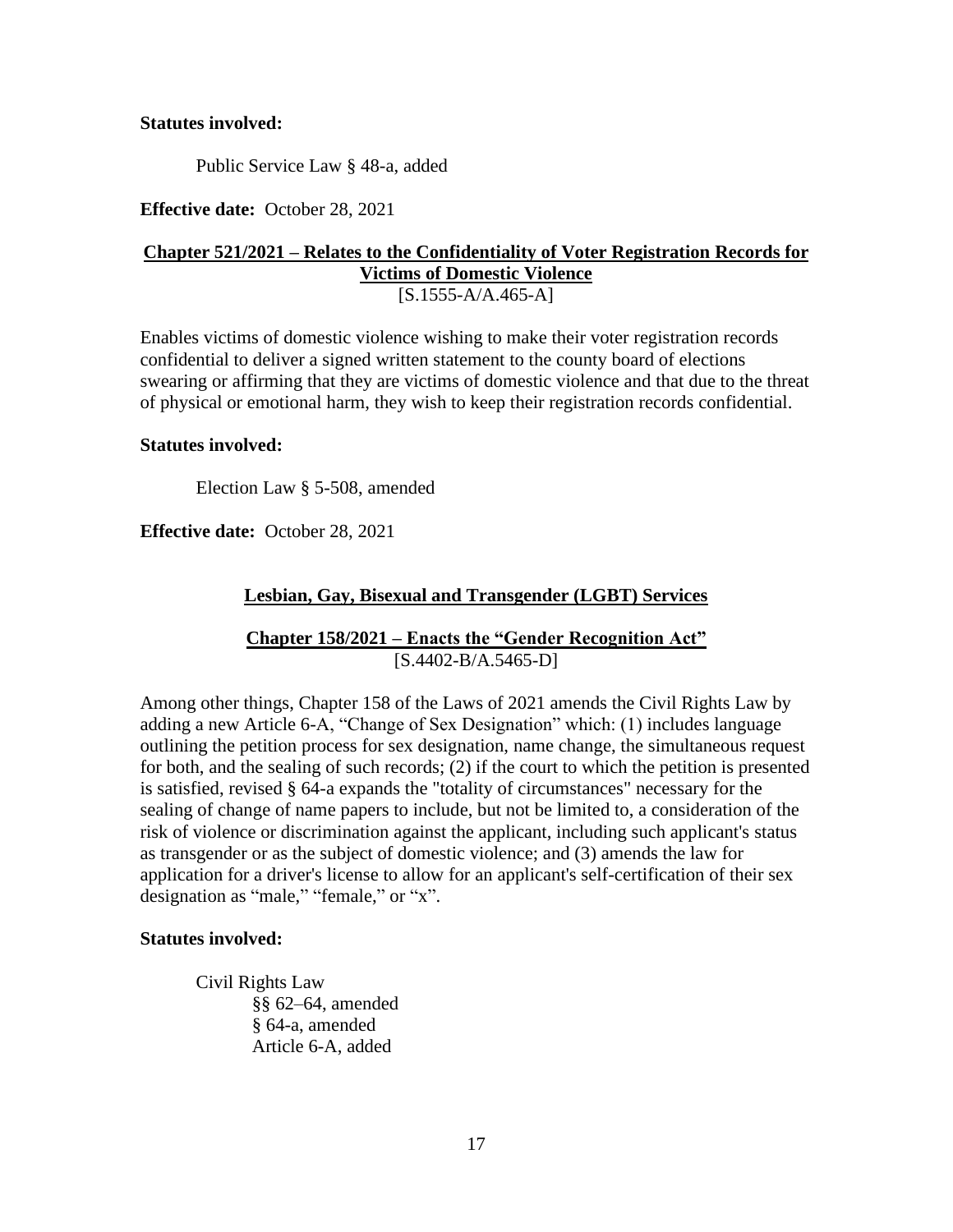Public Health Law § 4132, amended § 4138, amended

Vehicle and Traffic Law § 490, amended § 502, amended § 502(1), repealed

**Effective date:** December 21, 2021

# **Chapter 163/2022 – Chapter Amendment to Chapter 158/2021** [S.7808/A.8827]

Amends Chapter 158 of the Laws of 2021 by: (1) making technical corrections related to the way records are handled and distributed; and (2) changing the implementation time of certain amendments to the Vehicle and Traffic Law from 180 days after the date of enactment to 365 days after the date of enactment.

## **Statutes involved:**

Civil Rights Law § 64, amended § 67, amended § 67-a, amended

Section 12 of Chapter 158 of the Laws of 2021, amended

**Effective date:** December 21, 2021

# **Minority- and Women-Owned Business Enterprises (MWBEs)**

# **Chapter 157/2021 – Relates to an Exclusion from Income for Amounts Received Pursuant to the COVID-19 Pandemic Small Business Recovery Grant Program** [S.7230/A.8033]

Provides an exclusion from income under certain provisions of the Tax Law for amounts received pursuant to the COVID-19 Pandemic Small Business Recovery Grant Program, established in § 16-ff of the "New York State Urban Development Corporation Act".

## **Statutes involved:**

Tax Law § 208, amended § 612, amended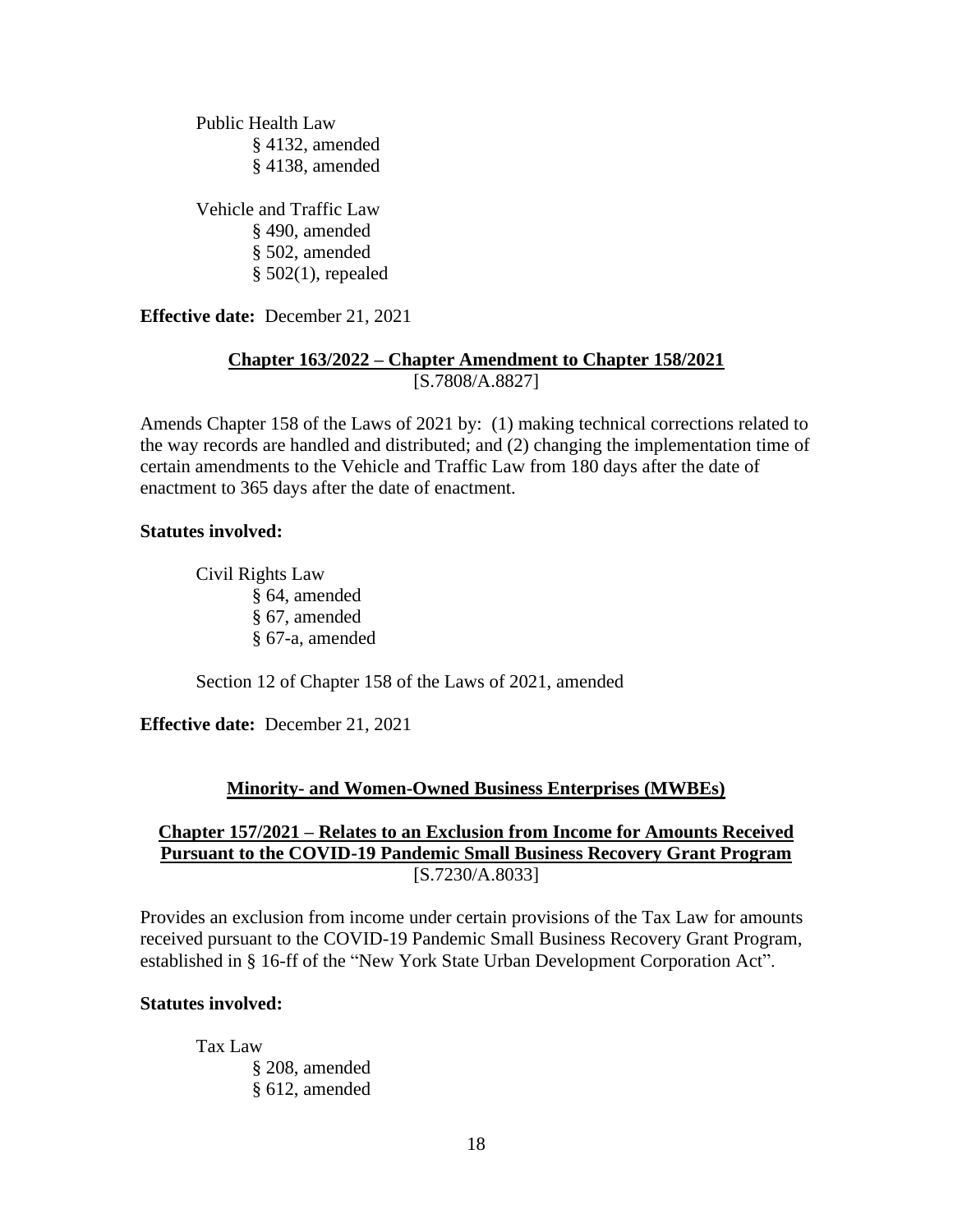**Effective date:** June 23, 2021

# **Chapter 348/2021 – Relates to the Publication of Information Regarding Waivers of Compliance with State Contract Provisions Concerning MWBE Participation Requirements**

[S.4165-A/A.7689]

Amends the Executive Law to require that if there is a MWBE compliance waiver, the contracting agency will publish information related to the issued waiver on its website, in a location that is easily accessible to the public and must include whether the compliance waiver was a partial or total waiver.

#### **Statutes involved:**

Executive Law § 313, amended

#### **Effective date:** October 1, 2021

#### **Chapter 825/2021 – Relates to Assisting Contractors to Identify Minority Group Members and Women for Hiring Opportunities** [S.1215/A.7498]

Amends the Executive Law and the Labor Law in relation to assisting contractors to identify minority group members and women who are participating in apprenticeship agreements for hiring opportunities.

#### **Statutes involved:**

Executive Law § 311, amended

Labor Law § 811, amended

**Effective date:** March 1, 2022

#### **Shelter**

#### **Chapter 80/2021 – Relates to Requirements for Transfer, Discharge and Voluntary Discharge from Residential Health Care Facilities** [S.3058/A.3919]

Establishes requirements for the transfer, discharge and voluntary discharge from residential health care facilities, including providing that, prior to a facility initiating a transfer or discharge of a resident, the facility shall use its best efforts, including compliance with applicable federal and state regulations, to secure appropriate placement or a residential arrangement for the resident, other than temporary housing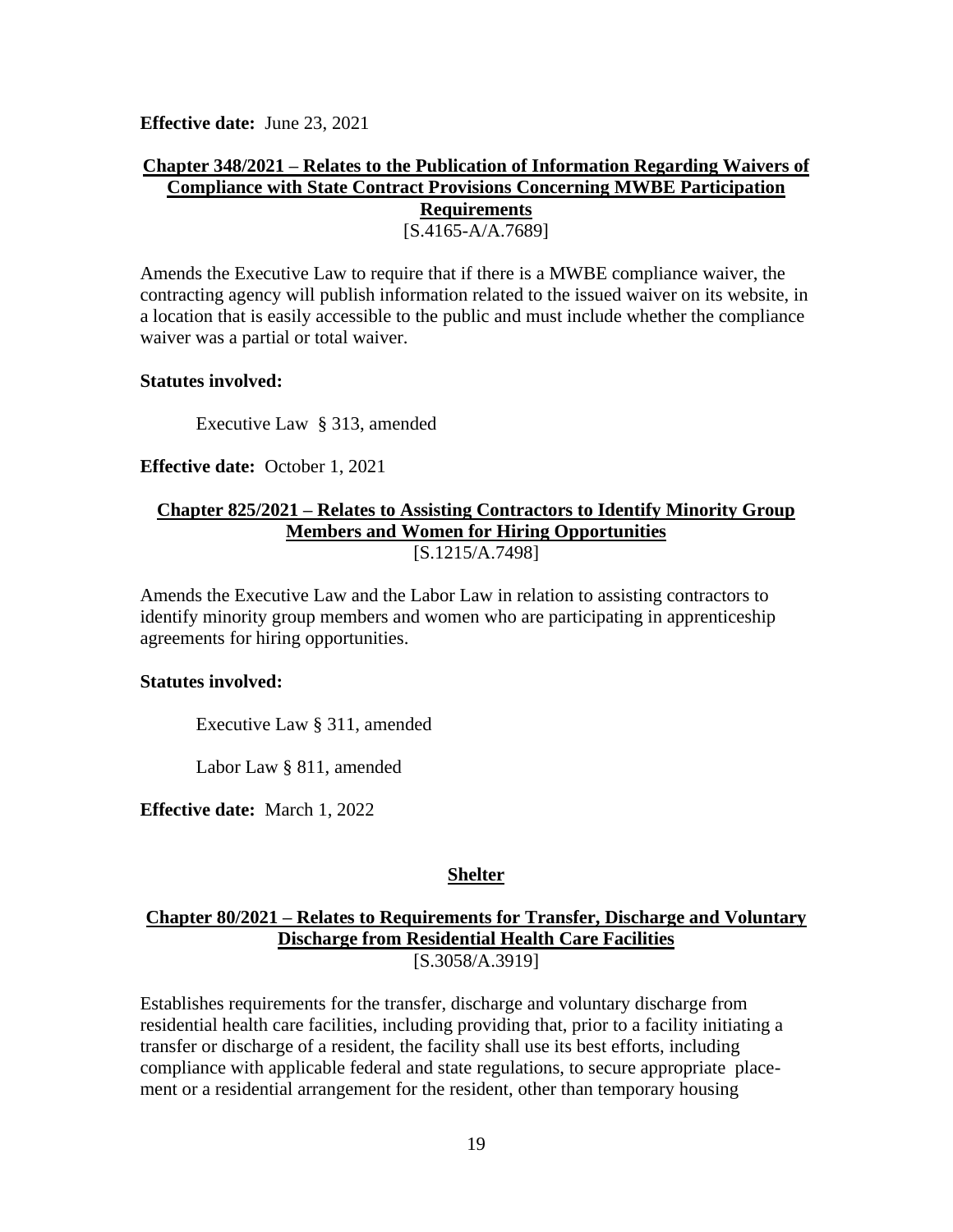assistance, which the legislation defines to include, but not be limited to, "a family shelter, a shelter for adults, a hotel, an emergency apartment, a domestic violence shelter, or a safe house for refugees."

#### **Statutes involved:**

Public Health Law § 2803-c, amended § 2803-z, added

**Effective date:** March 19, 2021

#### **Chapter 138/2021 (Chapter Amendment to Chapter 80/2021)** [S.6204/A.7018]

Amends Chapter 80/2021 by: (1) requiring certain documentation to be in the resident's medical record; (2) clarifying the resident's rights to independent personal decisions and knowledge of available choices; and (3) changing the effective date from March 19, 2021 to June 17, 2021.

#### **Statutes involved:**

Public Health Law § 2803-z, amended

§ 3 of Chapter 80 of the Laws of 2021, amended

**Effective date:** June 17, 2021

## **Chapter 609/2021 – Relates to Certain Questions Regarding Veterans on Intake Forms for Admission and Residency** [S.2977-A/A.6100-A]

Requires the Division of Veterans' Services (DVS), in cooperation with OTDA and other state agencies, to require that intake forms for admission to or residency in any homeless shelter include the question "[h]ave you ever served in the military?" In cases where an individual responds affirmatively and identifies themselves as having served in the United States (U.S.) military, the homeless shelter is required to advise the individual in writing about state and local veteran's service agencies available to assist them in obtaining benefits available under federal and state law. Further, with the individual's permission, the homeless shelter is required to transmit such veteran's status information to the DVS.

#### **Statutes involved:**

Executive Law § 368-a, added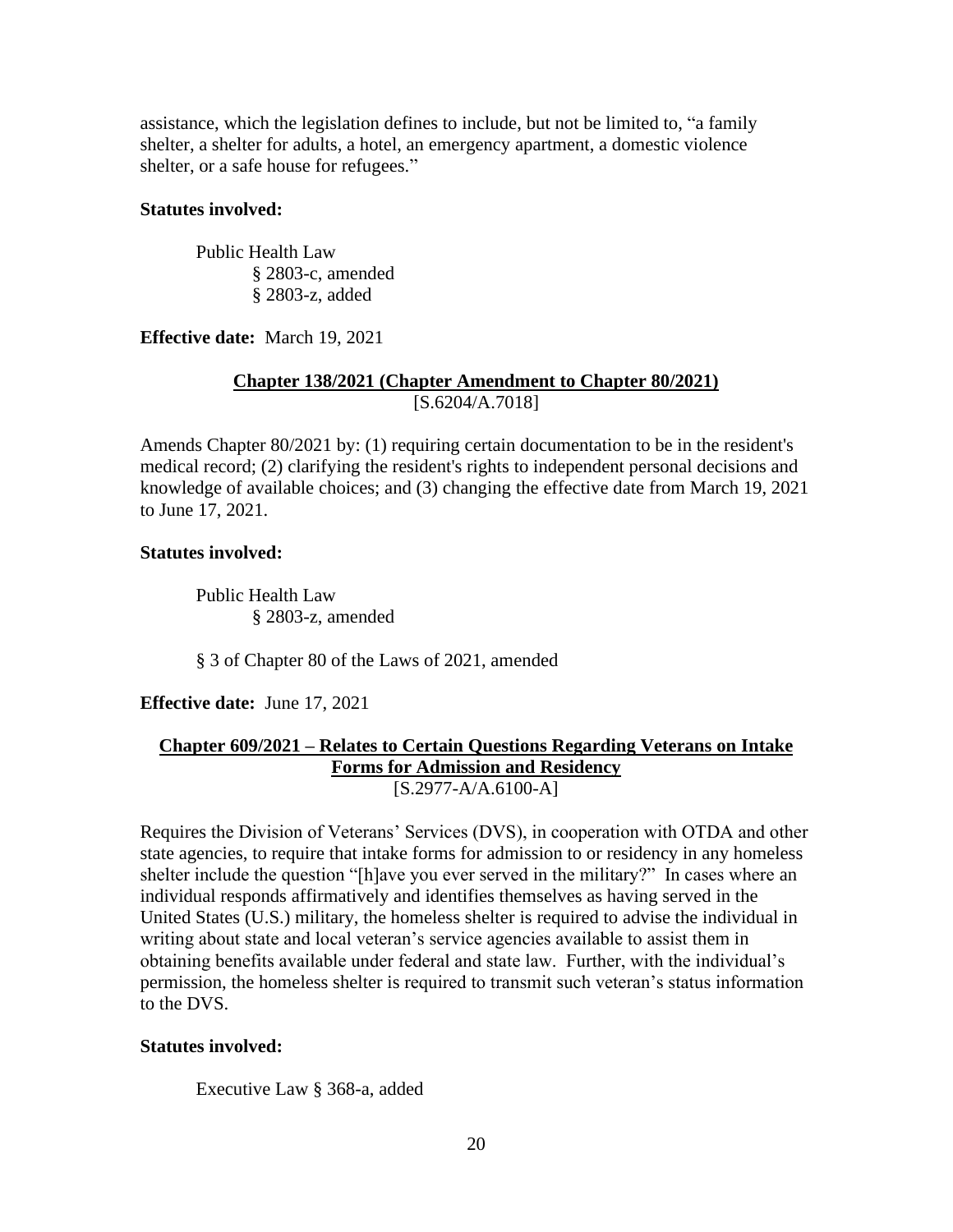Public Health Law § 2805-o, amended

## **Effective date:** March 11, 2022

## **Chapter 75/2022 – Chapter Amendment to Chapter 609/2021** [S.7706/A.8729]

Amends Chapter 609 of the Laws of 2021, including, but not limited to: amending Executive Law § 368-a by: (1) removing a reference to the Office of Mental Health; (2) changing a reference from "homeless shelter" to "temporary shelter that is reimbursed from state or state-administered grants or funds"; (3) changing the wording of the military service question; (4) changing the requirement to notify from homeless shelters to the social services districts; and (5) adding that DVS, in cooperation with OTDA and any other state department, office, division or agency DVS deems necessary, shall "encourage all other temporary shelter providers to share information to increase veteran access to benefits …".

#### **Statutes involved:**

Executive Law § 368-a, amended

Public Health Law § 2805-o, amended

Chapter 609 of the Laws of 2021, amended

## **Effective date:** March 11, 2022

## **Chapter 794/2021 – Relates to Providing Feminine Hygiene Products at No Cost to Menstruating Individuals Receiving Temporary Housing Assistance** [S.6572/A.529-A]

Requires providers of temporary housing assistance to provide feminine hygiene products at no cost to menstruating individuals.

#### **Statutes involved:**

Social Services Law § 152-c, added

**Effective date:** December 22, 2021

## **Chapter 72/2022 – Chapter Amendment to Chapter 794/2021** [S.7697/A.8783]

Amends Chapter 794 of the Laws of 2021 by: (1) replacing "feminine hygiene" with "menstrual"; (2) clarifying that these provisions are applicable to temporary shelters that are reimbursed by the State; (3) including language stating that an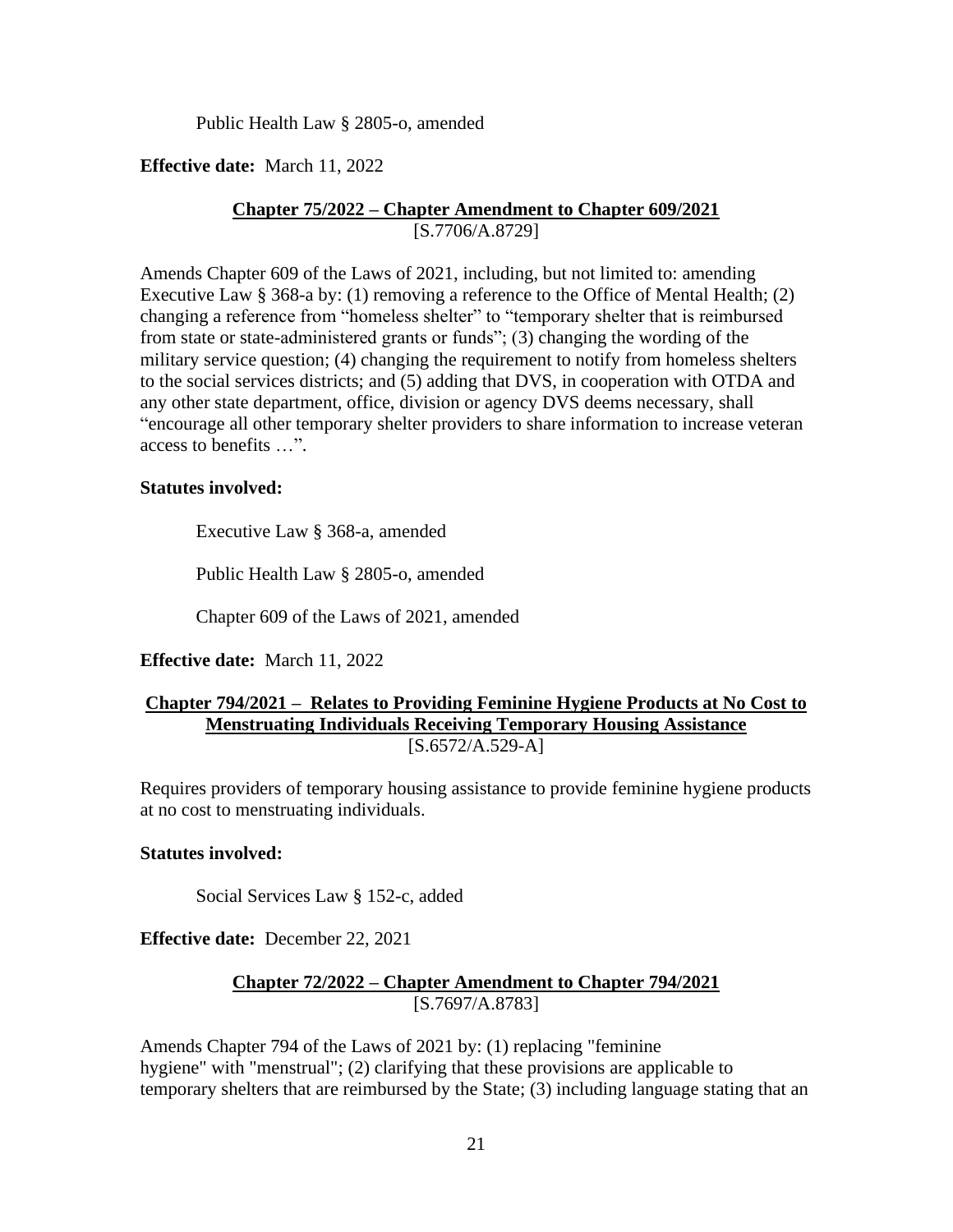adequate number of such products are to be provided commensurate with the individual's need; and (4) provides a definition as to what shall be considered "temporary shelter", including, but not be limited to, "a family shelter, a shelter for adults, a hotel, an emergency apartment, a domestic violence shelter, a runaway and homeless youth shelter, or a safe house for refugees."

#### **Statutes involved:**

Social Services Law § 152-c, amended

Chapter 794 of the Laws of 2021, amended

**Effective date:** December 22, 2021

## **Tenant Protections**

## **Chapter 417/2021 – Chapter Amendment to Chapters 56/2021 and 127/2020** [S.50001/A.40001]

Among other things, Chapter 417/2021 enacted amendments related to the Emergency Rental Assistance (ERAP) program.

Detailed information related to the ERAP program may be found on OTDA's website at: <https://otda.ny.gov/programs/emergency-rental-assistance/> .

#### **Statutes involved:**

Chapter 56 of the Laws of 2021

Part "BB", Subpart "A" §§ 3, 6, 8–9, 11, amended §9-a, added

Chapter 127 of the Laws of 2020, §§ 1–2, amended

**Effective date:** September 2, 2021

#### **Chapter 243/2021 – Relates to Directing the Division of Human Rights to Promulgate Regulations Requiring the Disclosure of Lawful Source of Income Rights to Prospective Tenants** [S.427-A/A.3112-B]

Amends the Executive Law by adding a new § 170-e that directs the Division of Human Rights to promulgate regulations requiring entities authorized to administer any public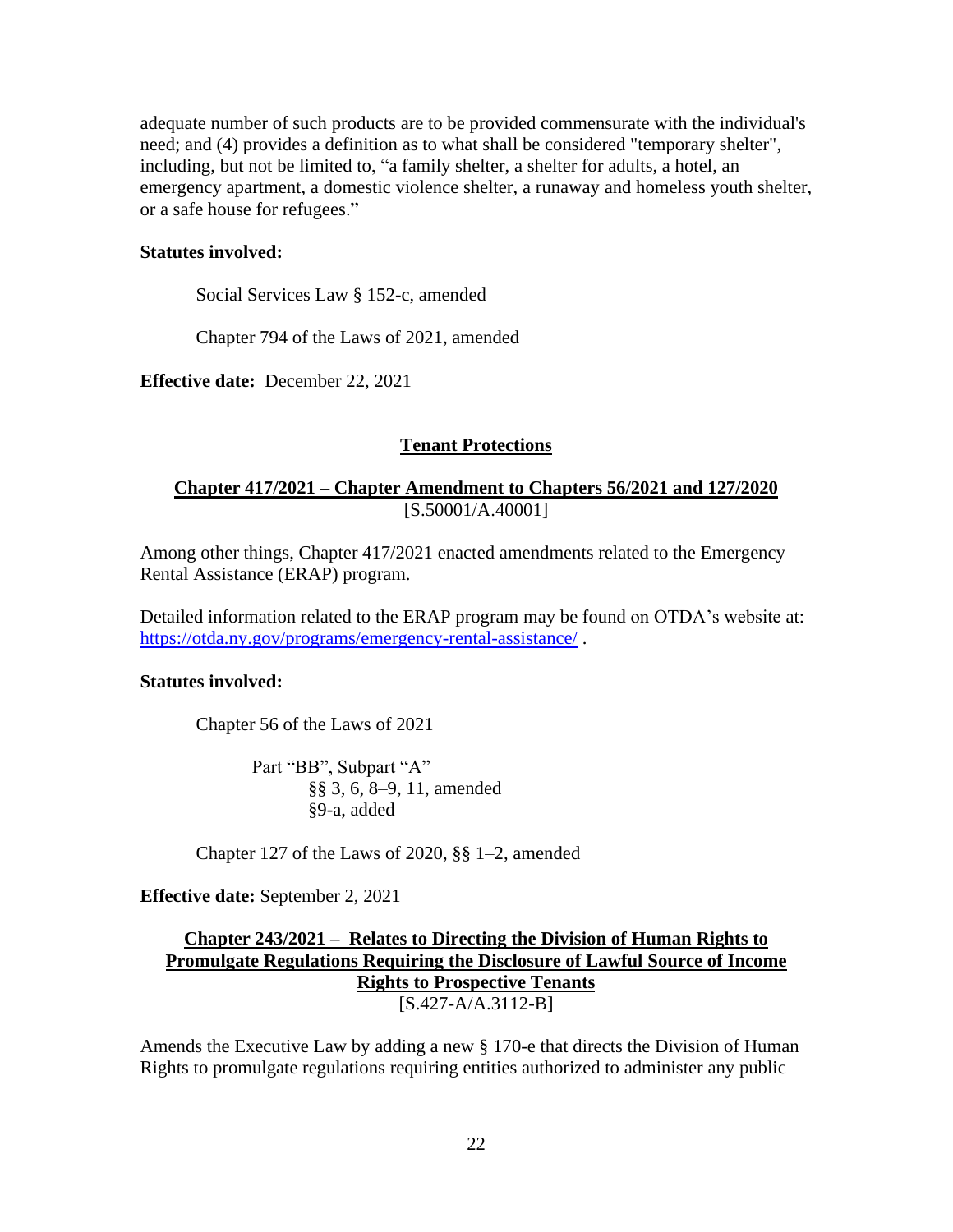housing program or assistance to provide written notice to prospective tenants, and individuals who have applied for and are eligible to receive housing assistance of their rights related to source of income discrimination.

#### **Statutes involved:**

Executive Law § 170-e, added

**Effective date:** September 14, 2021

# **Chapter 666/2021 – Relates to the Provision of Family Homelessness and Eviction Prevention Supplement (FHEPS) Housing Vouchers in Social Services Districts with a Population of Five Million or More** [S.6573/A.8009]

Requires that for a social services district with a population of five million or more, FHEPS vouchers will be made available to eligible families, provided that the maximum rents for such vouchers are set at fair market rent level, in accordance with the United States Department of Housing and Urban Development. The State shall reimburse the social services districts for payments under the FHEPS program.

## **Statutes involved:**

Social Services Law § 131-bb, added

**Effective date:** December 10, 2021

# **Trafficking Victims**

## **Chapter 227/2021 – Extends Provisions of Law Relating to the Interagency Task Force (ITF) on Human Trafficking** [S.6696/A.7484]

Extends, for two years, the ITF on human trafficking from September 1, 2021 to September 1, 2023.

#### **Statutes involved:**

Section 14 of Chapter 74 of the Laws of 2007, amended

**Effective date:** July 1, 2021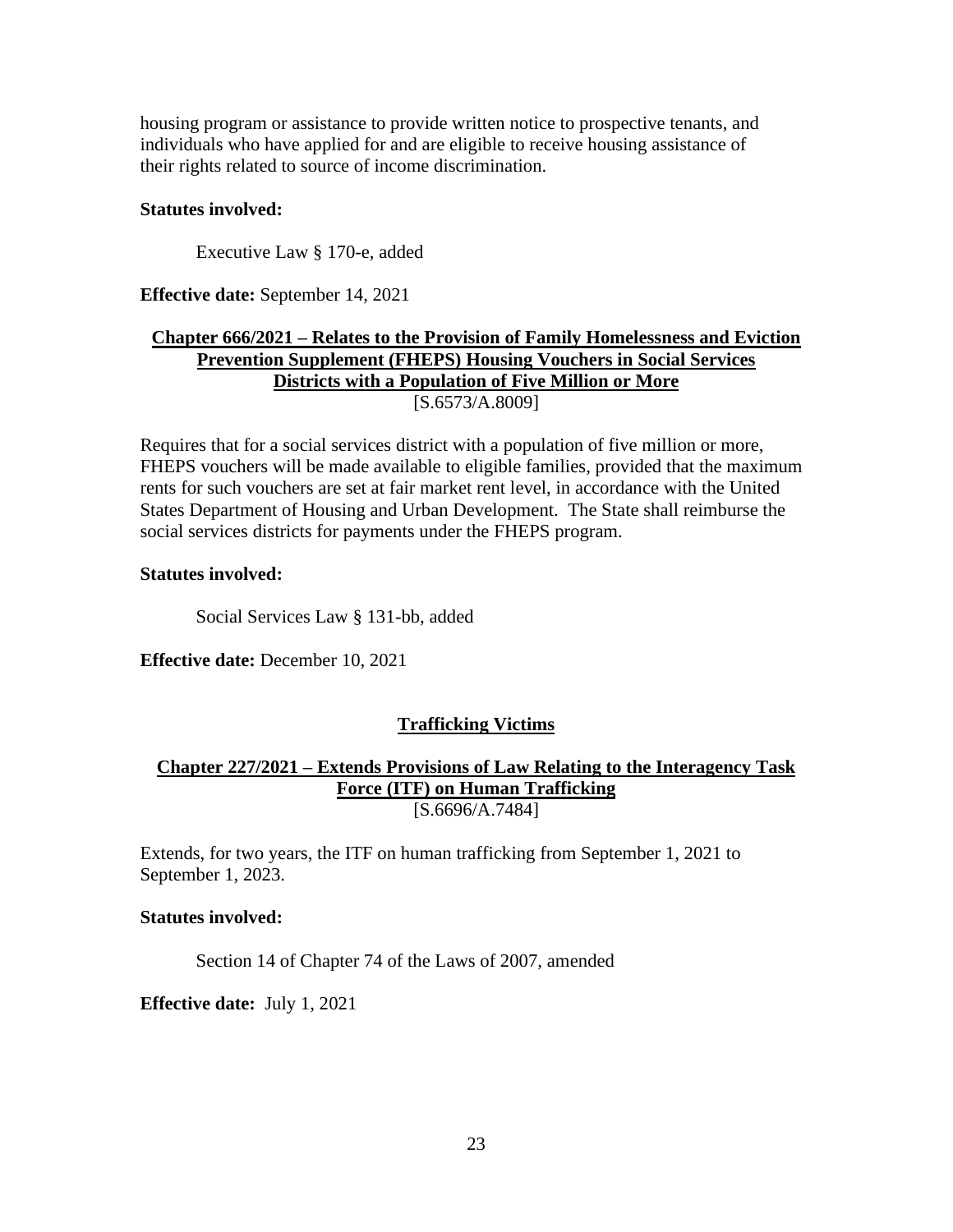# **Chapter 311/2021 – Relates to a Civil Cause of Action for Human Trafficking** [S.672/A.3186]

Among other amendments, allows for actions relating to human trafficking to be commenced within 15 years of the date on which the trafficking victim was freed from the trafficking situation or, if the victim was a minor when the act of human trafficking against the victim occurred, within 15 years after the date the victim attains the age of majority.

## **Statutes involved:**

Civil Practice Law and Rules § 212, amended

Social Services Law § 483-bb, amended

**Effective date:** July 28, 2021

## **Chapter 447/2021 – Relates to Extortion or Coercion Related to Immigration Status or Suspected Immigration Status** [S.343-A/A.3412-A]

Amends the Penal Law definitions of "extortion" and "coercion" to also include making threats for such purposes to cause removal proceedings to be brought against an individual, or reporting immigration status or suspected immigration status.

# **Statutes involved:**

Penal Law § 135.60, amended § 155.05, amended

**Effective date:** November 7, 2021

# **Chapter 629/2021 – Relates to Proceedings to Vacate Convictions for Offenses Resulting from Sex Trafficking, Labor Trafficking and Compelling Prostitution and Provides for Confidentiality of Records of Such Proceedings** [S.674/A.459]

Amends the Criminal Procedure Law to expand the offenses for which victims of sex trafficking, labor trafficking, compelling prostitution, and trafficking in persons may seek vacatur of convictions for offenses resulting from that trafficking or compelling, and protects the confidentiality of information contained in motions brought under the statute.

## **Statutes involved:**

Criminal Procedure Law § 440.10, amended